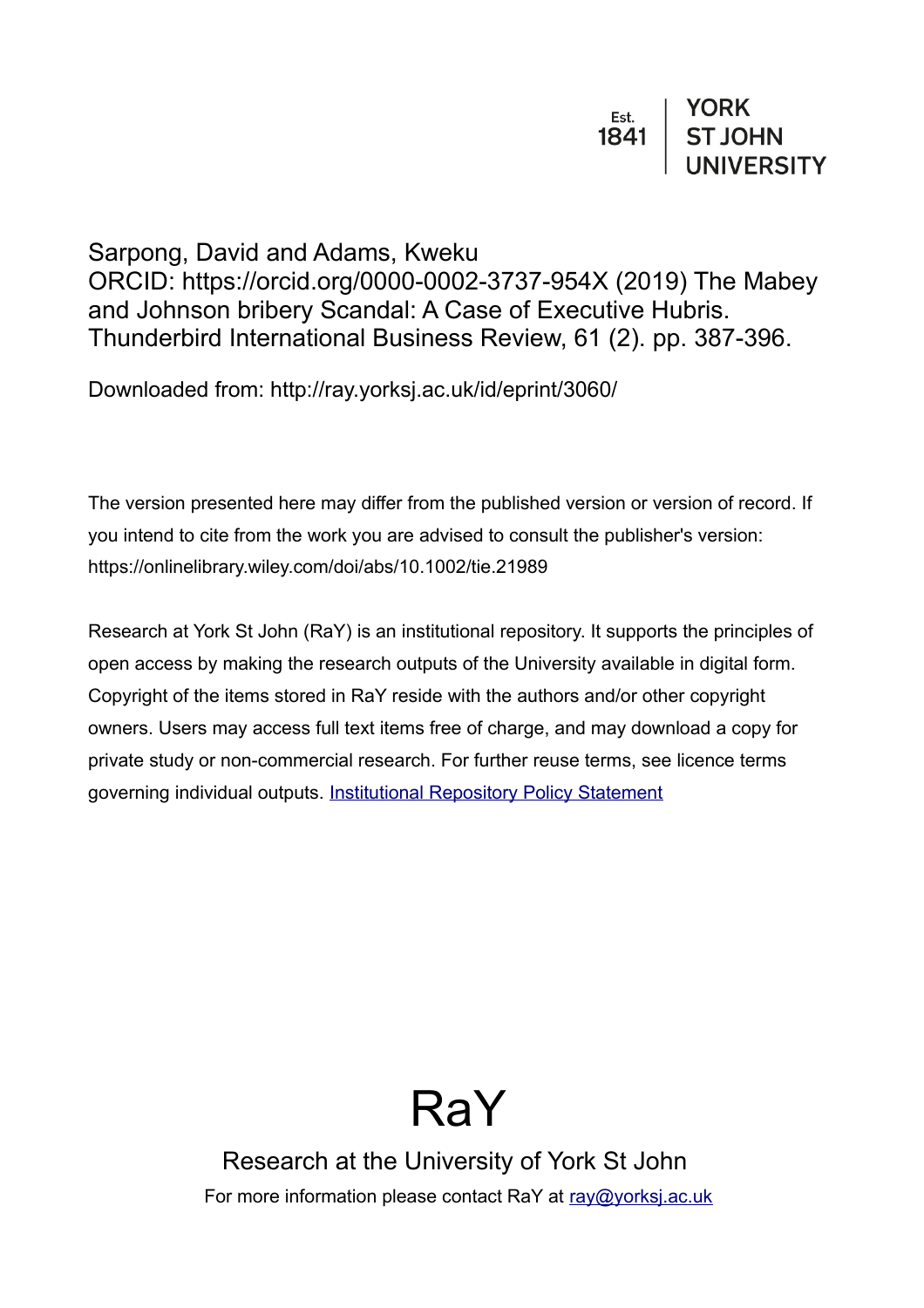

Thunderbird International Business Review

# **The Mabey and Johnson bribery Scandal: A Case of Executive Hubris**

|                                           | Journal: Thunderbird International Business Review                       |  |
|-------------------------------------------|--------------------------------------------------------------------------|--|
|                                           | Manuscript ID   TIBR-17-028.R2                                           |  |
| Wiley - Manuscript type: Research Article |                                                                          |  |
|                                           | Keywords:   Bribery, Executive hubris, Mabey and Johnson, Jamaica, Ghana |  |
|                                           |                                                                          |  |

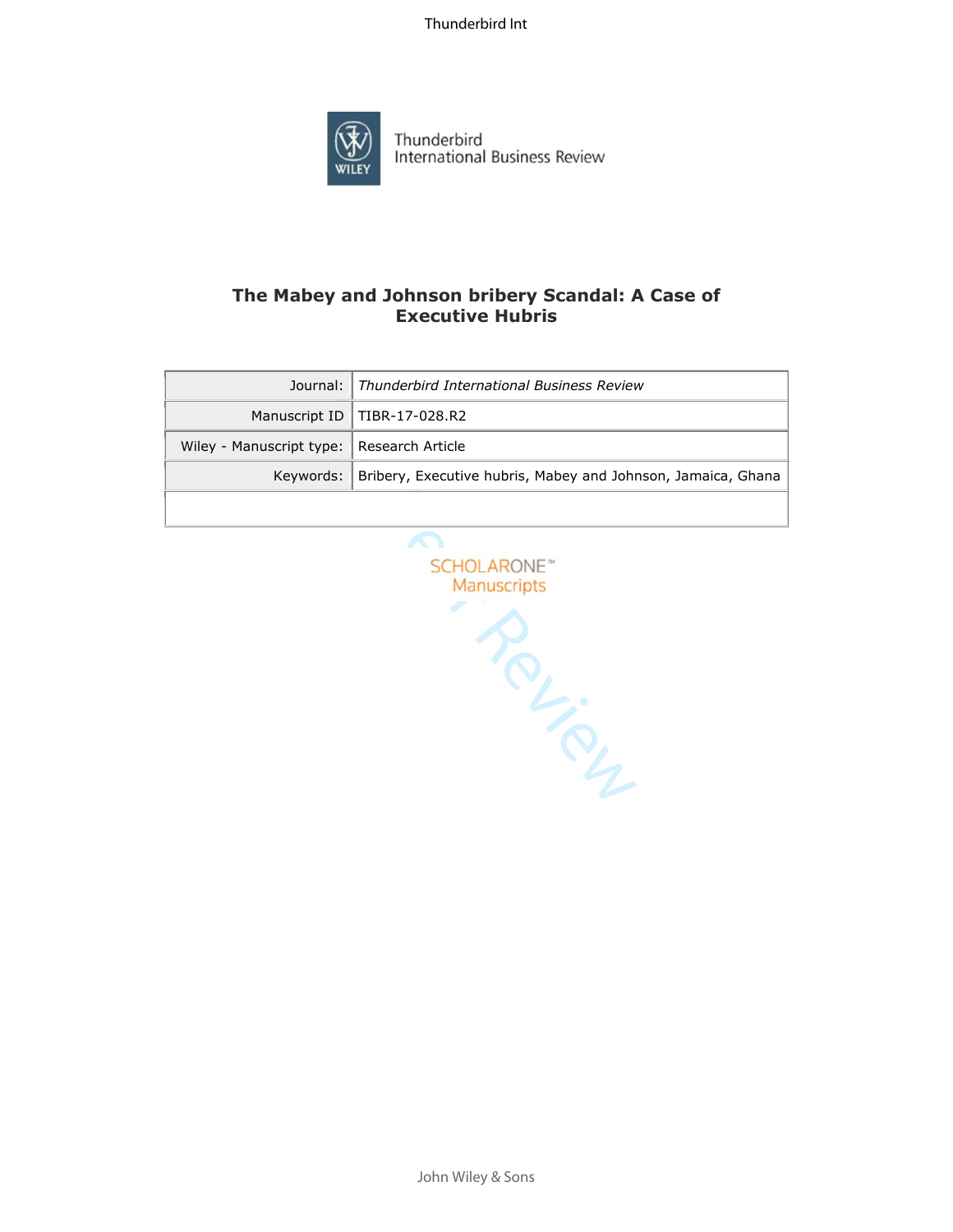## **The Mabey and Johnson bribery Scandal: A Case of Executive Hubris**

#### **Abstract**

*Convicted for paying bribes to secure contracts abroad, Mabey and Johnson (M&J), a UK construction firm, made both legal and international business history. Drawing on hubris as a lens, we examine M&J's bribery scandal in Ghana and Jamaica. Through a qualitative study of court documents, witness statements, newspaper articles, and internal company emails, we unpack the bribery scheme operated by M&J executives that enabled the firm to illegitimately win major government contracts in Ghana and Jamaica. Fuelled by executive hubris, we found M&J's practice of bribing foreign officials to secure contracts effectively insulated M&J executives from day-to-day realities. Overtime, the firm's executives viewed themselves as infallible, exempt from established mores, invincible, and unremorseful for their actions. Building on these findings; we develop a hubris-bribery heuristic framework showing how individual, organizational, and institutional context constitutively fuelled executive hubris to drive bribery at M&J. The implication for theory and practice are examined.* 

**Keywords:** Bribery, corruption, Ghana, Jamaica, executive hubris, Mabey and Johnson

#### **Introduction**

uption, Ghana, Jamaica, executive hubris, Mabey an<br>uption scandals involving global firms like Enror<br>el, and Volkswagen, shows that bribery and corn<br>l business. But in 2011, Mabey and Johnson (M&J)<br>pernational business his Recent bribery and corruption scandals involving global firms like Enron, Siemens, BAE systems, Daimler-Chrysler, Alcatel, and Volkswagen, shows that bribery and corruption is a much wider problem in international business. But in 2011, Mabey and Johnson (M&J), a UK construction firm, made both legal and international business history for being the first British firm to be convicted for paying bribes to secure contracts in Ghana and Jamaica. Possibly the most important case in the history of the UK Serious Fraud Office (SFO), the M&J scandal is the first known case where individual employees were given prison sentences for being involved in bribery abroad. The main purpose of this paper is to examine the firm's behaviour and how it organised its illegitimate practices at the blind side of the law. Specifically, we draw on executive hubris as a lens to analyse how the (in) actions of M&J executives might have contributed to the firm engaging in bribery abroad. We argue that executive hubris as a meta-theoretical has the potential to extend our understanding as to whether, and how executive sense of invisibility and illusion of control may contribute to them consciously breaking rules overseas to gain advantage over competitors.

 Empirically, we draw on a qualitative study of archival materials, including court documents, witness statements, company emails, and newspaper articles on the M&J bribery scandal. The paper contributes to the literatures on executive hubris and bribery in international business in the following ways: First, while established body of scholarship has noted that bribery is rife in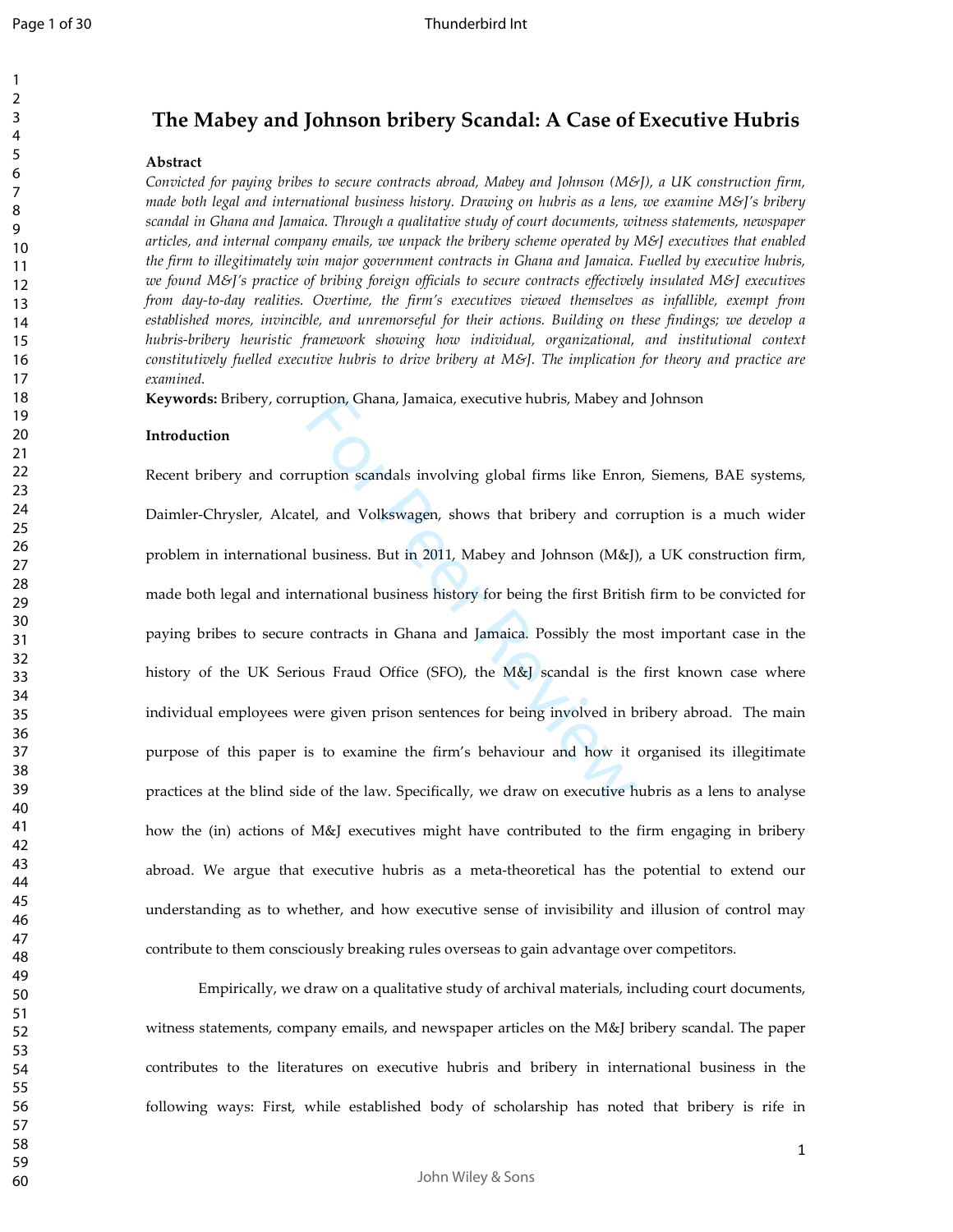international business (Sanyal, 2012; Sanyal & Samanta, 2004; Baughn, Bodie, Buchanan & Bixby, 2010), this paper provides insight into the organizing processes through which international businesses bribe foreign officials. Second, by drawing on the case of the first UK firm to be prosecuted for paying bribes abroad, our paper opens up new possibilities for re-thinking why some organizations may be more prone to breaking sanctioned rules than others when operating abroad.

 The rest of the paper is organised as follows. First, we provide a brief review of the existing literature on corruption and bribery in international business after which we present hubris as a theoretical lens to understanding bribery in international business. Following this, we provide an overview of M&J and the bribery cases that led to the company's conviction, and the research methodology underpinning our empirical inquiry. Next, we present our research findings. Our discussion and conclusion section summarizes key findings, and highlights the contribution and limitations of our study.

#### **Bribery in International Business**

For Principle True Principle True Principle True Principle Principle Principle Principle Principle Principle Principle Principle Principle Principle Principle Principle Principle Principle Principle Principle Principle Pri Bribery refers to the practice of offering something, usually money, to gain an illicit business advantage. A cog in national economic progress, bribery 'sands the wheels of growth', leads to inefficiencies, and translate into high additional transaction cost for businesses (Méon & Sekkat, 2005; Shleifer & Vishny, 1993). Despite the existence of market monitoring mechanisms and a plethora of trans-national legislations aimed at fighting the canker, the prevalence of corruption and bribery in international business remains high (Cuervo-Cazurra, 2016; Zeneli, 2016). Organizations, frequently engage in bribery and corruption to further their interests (obtain cheap capital or valuable information), gain lucrative contracts; help them to deal with bureaucratic institutions, surmount high policy uncertainty, and weak legal systems (Coleman 1989; Hellman, Jones & Kaufmann, 2003).

 In the IB context, bribery can be triggered by environmental pressures (Ashforth, Goia, Robinsin, & Trevino, 2008), and can even be part of commercial transactions in some cultures (Sanyal, 2005; Steidlmeier, 1999). For example, 80% of businesses in Russia are suspected to pay bribes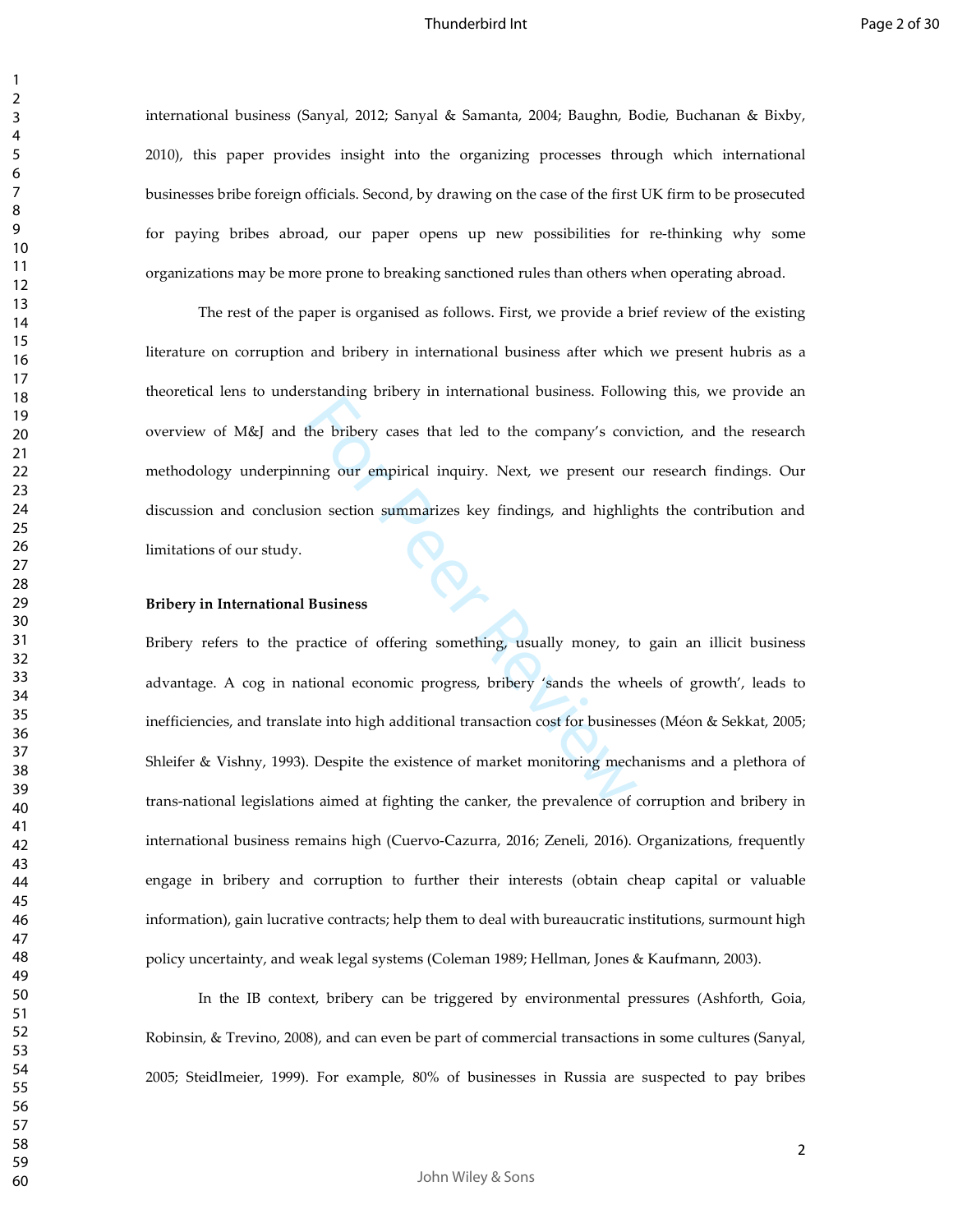(Economist, 2008). In Asia, while it is not openly encouraged, bribery is more culturally accepted (Li & Tang, 2010). Such ambiguous global ethical standards (Logsdon &Wood, 2005), on what constitutes bribery raises doubt about the effectiveness and reliability of universal corruption standards. Rodriguez, Uhlenbruck & Eden (2005), the discretionary power of public officers over the distribution of resources is the main driver for firms to engage in corrupt behaviour. Studies on agency theory based on the non-benevolent principal or "grabbing hand" also tend to view government officials as corruptible, through having a power to regulate entry to the market and create market distortions by their policies (Shleifer & Vishny, 1998). From this perspective, government officials in places where institutions are weak, frequently have an even higher discretionary power over the allocation of resources, giving them power to create policies that have the potential to generate corruption opportunities (Aidt, 2003; Zhou & Peng, 2012).

For Principle and even higher discretionary pow<br>power to create policies that have the potentials;<br>Zhou & Peng, 2012).<br>nce suggest that while small and medium size fit<br>ally coerced into it, large firms sometimes benefit f Firm-level evidence suggest that while small and medium size firms may be considerably hurt by bribery, and usually coerced into it, large firms sometimes benefit from it, albeit, in the shortterm when they strategically deploy it to remove obstacles, undermine their rivals, and build up their connections with their host countries governments to entrench their competitive positions (Zhou & Peng, 2012; Straub, 2008). Nevertheless, more than 73% of financial fraud related enforcement actions, as argued by Anderson, Martin & Reid (2015) take place in family firms. This goes to show that bribery and corruption is not only pervasive in contemporary organizing, it is particularly rife in family firms (Wu, 2009). In this regard, business executives involved in bribery may be either ignorant of its ethical implications or are so self-consumed with their own and their firm's success that they build a wall of invincibility around them or turn a blind eye to deviant practices taking place in the firm (Baughn, Bodie & Buchanan, 2010). In such context, unethical activities may become takenfor-granted, and sometimes, unconsciously embedded in organizing practices through a normalization process until they become an integral part of everyday business conduct (Fein and Weibler 2014a). Thus, while organisations are likely to engage in unethical behaviour (e.g. bribery) to further some organisational interests (Coleman, 1989, Pinto, Leana, & Pil, 2008), they will only engage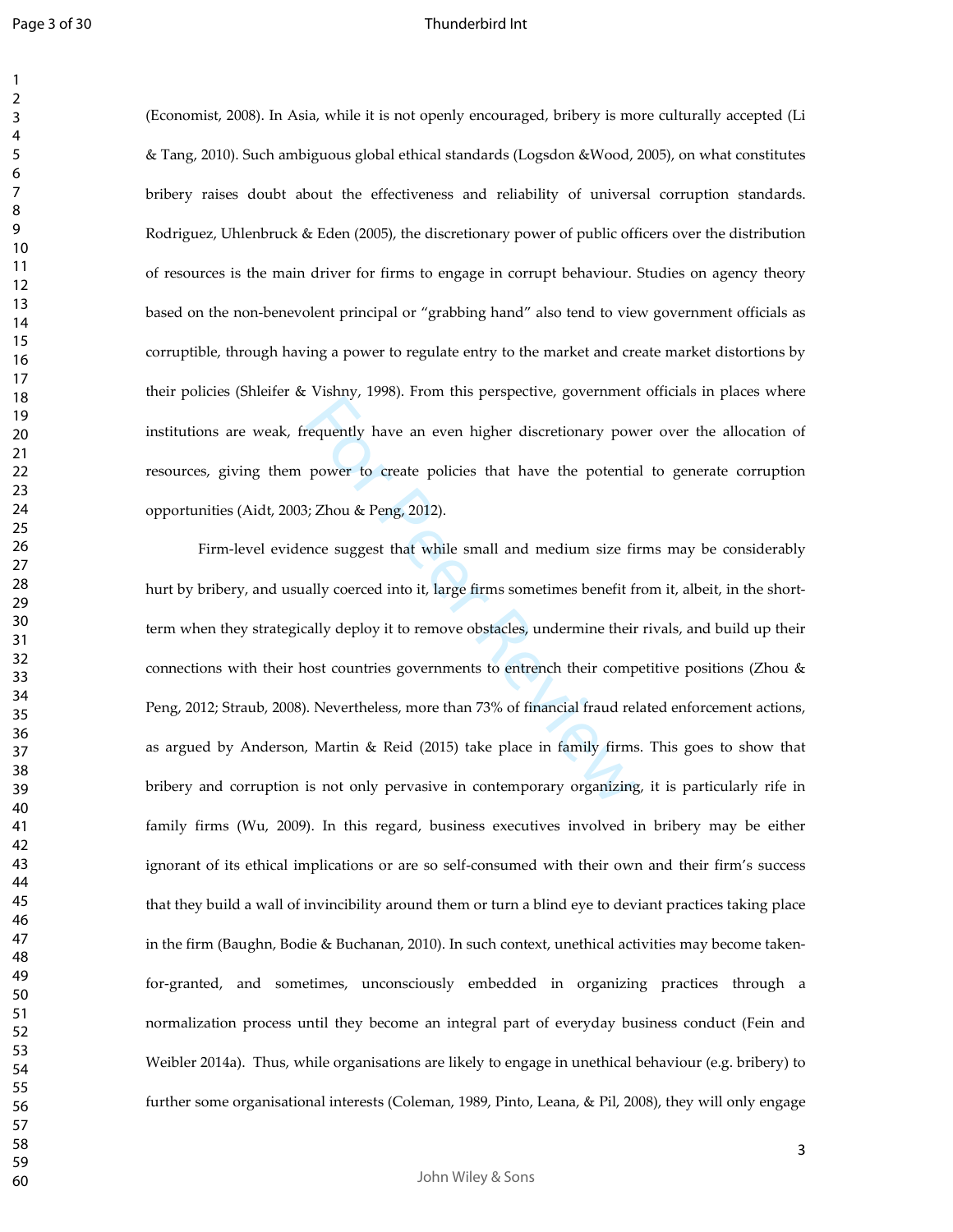in illicit activities if the top management believes in the potential gains of these activities (Ashforth and Anand, 2003; Shleifer & Vishny, 1993). For Rodriguez, Uhlenbruck & Eden (2009) found that it is not the firm's professional connections to governments that result in government and business corruption. Rather, it is the personal ties and connections of individual executives that provide the potentialities and possibilities to employ bribery as a strategy for achieving firm success.

explaining why managers will risk their organ<br>eers in paying bribes to gain illicit business advan<br>2014) focusing on power and testosterone as a<br>most honest and moral individuals who reach the<br>l views. In that case if test Taking our lead from Magnam, Cormier, & Lapointe-Antunes (2010), we argue that executive hubris is "a missing link" in studies that examines executive involvement in the perpetuating of bribery in international business. This indicates that extant theory on bribery and corruption faces a significant challenge in explaining why managers will risk their organizational reputation, and sometimes their own careers in paying bribes to gain illicit business advantage. Bendahan, Zehnder, Pralong & Antonakis, (2014) focusing on power and testosterone as a prediction of corruption concluded that even the most honest and moral individuals who reach the upper echelons of power may change their moral views. In that case if testosterone and power has the potential to make powerful people to believe they are 'invincible', then, we can safely argue that hubris as played out in the form of over-estimation of one's abilities, manipulation of rules, and contempt for authority (Hollow, 2014; Petit & Mollaert, 2012) plays a salient role in making executives prone to engaging in corrupt practices, including, bribery to secure contracts and deals for their firm. In the next section, we delineate our hubris perspective on bribery.

#### **A Hubris Perspective on Bribery**

The term 'hubris' comes from ancient Greek mythology describing an act of a person in power, full of self-confidence and behaving with contempt for others (Owen, 2008; Owen & Davidson, 2009). Thus, hubris syndrome is used to describe a person holding a position of power with minimal restrictions to exercise their power, and especially when they are irrationally self-confident, reluctant to listen to advice and act impulsively. People who suffer from this syndrome display the following characteristics; they tend to be overconfident, they overestimate their own abilities, overpraise their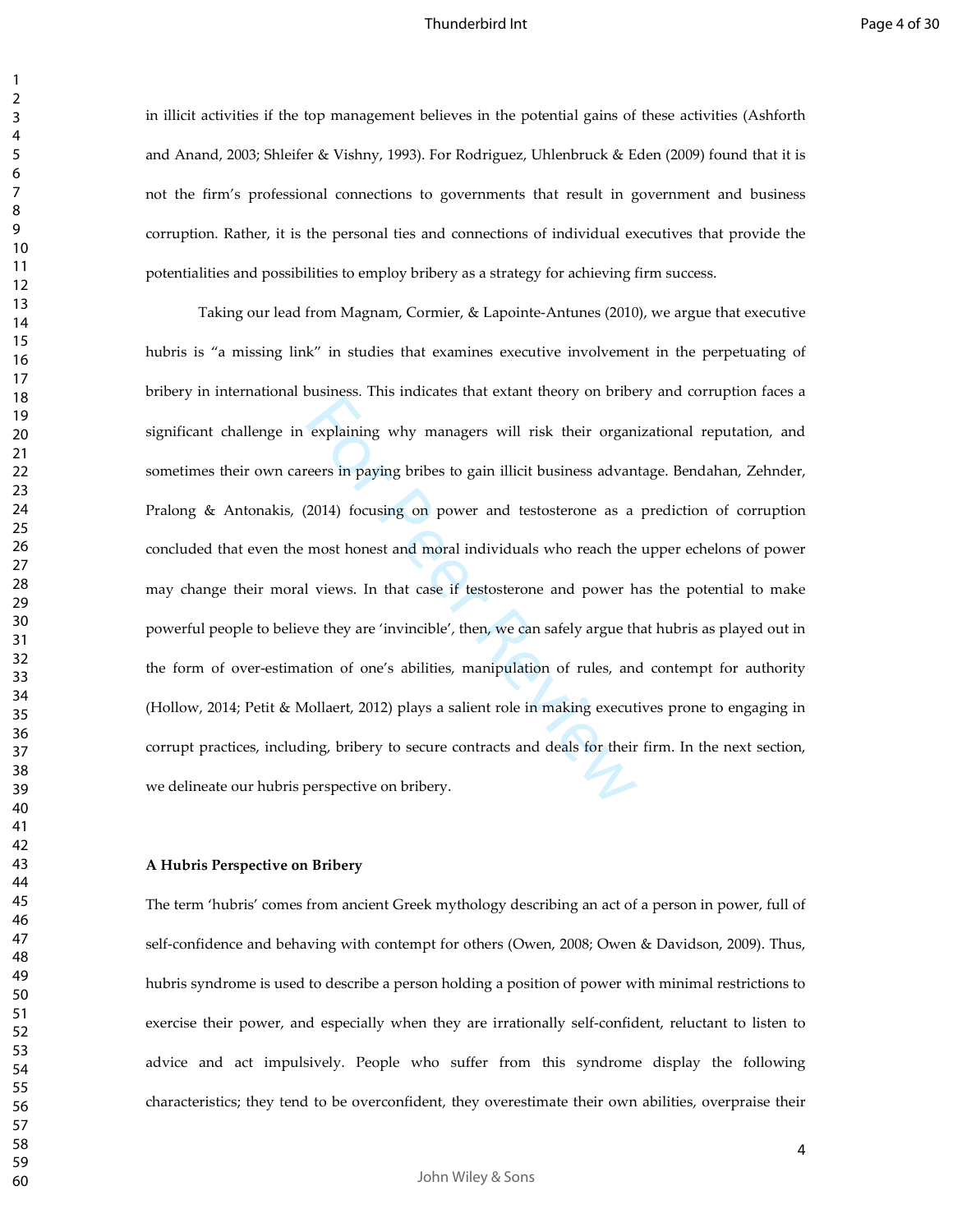#### Thunderbird Int

own beliefs, and exaggerate their own performance while underestimating risks (Finkelstein, 2009;

Jiang, Stone, Sun, & Zhang, 2011). Distinguishing the cognitive and behavioural dimension of hubris,

Table 1 is a framework for diagnosing executive hubris in practice.

**Table 1: Framework for diagnosing CEO hubris**

| Context | Scope                      | Cognitive aspects                                                               | <b>Behavioural aspects</b>                                                                                                                                          |
|---------|----------------------------|---------------------------------------------------------------------------------|---------------------------------------------------------------------------------------------------------------------------------------------------------------------|
| Power   |                            | Has a grandiose sense of self                                                   | Grandiose communication style (use<br>of the royal "we"; use of superlatives;<br>expression of overarching ambition)                                                |
|         | Relation with<br>the self  | Overestimates his/her abilities,<br>power and likelihood of success             | Unjustifiably grandiose projects,<br>Poor decisions                                                                                                                 |
|         |                            | Considers him/herself uniquely<br>and eternally qualified to run the<br>company | Entrenchment strategies<br>(accumulation of power; failure to<br>accept removal from position; tardy<br>resignation when circumstances<br>would seem to dictate it) |
|         | Relation with<br>others    | Considers him/herself above the<br>community of humans                          | Management by fear; violence or<br>intimidation; refusal of advice or<br>criticism                                                                                  |
|         | Relation with<br>the world | Considers him/herself above the<br>law or the gods                              | Fraud, manipulation of rules and<br>laws, contempt towards authorities                                                                                              |
|         |                            | Source: Petit and Bollaert (2012).                                              |                                                                                                                                                                     |
|         |                            |                                                                                 | Additionally, characteristic traits of successful leaders like charm, charisma, inclination to risk                                                                 |

 Additionally, characteristic traits of successful leaders like charm, charisma, inclination to risk taking, great aspirations and self-confidence can lead to the development of executive hubris (Owen & Davidson, 2009). Forbes (2005) and Owen & Davidson (2009) propose that executive characteristics such as age, length of service and being the firm's founder, can also lead to the development of hubristic syndrome. For Hayward & Hambrick (1997), what can be counted as hubristic behaviour arises from the belief in the success of an individual leader. As success is increased, their belief becomes more excessive, this is regardless of an individual's actual contribution to this success. In this environment, executives' over time may develop a strong self-belief and self-assurance in their abilities, effectiveness of their leadership and correctness of their decisions. However, in this process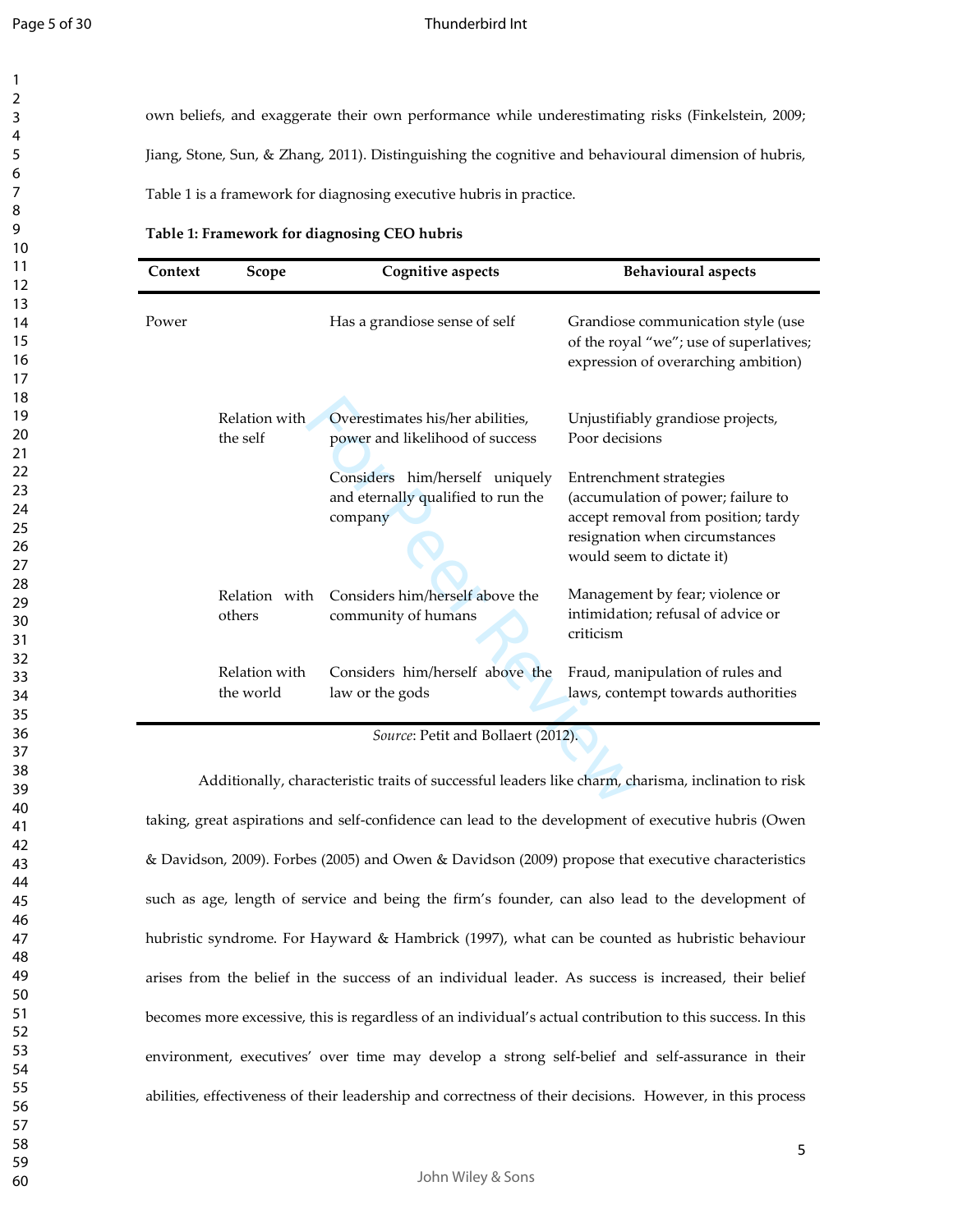they may lose the track of reality and capacity to be self-critical. Historical superior performance of the firm and media praise for executive contributes and reinforces this self-belief (Hayward and Hambrick, 1997). In this regard, executive hubris has been used to explain executive decision making involving risk taking (Li & Tang, 2010), competitive games and entry to new markets (Camerer & Lovallo, 1999; Hayward Shepherd & Griffin, 2006). Most recently, it has been used as a lens to examine bankers' behaviour that led to the misjudgement of the nature and consequences of financial innovation that led to the 2008 financial crisis (Petit & Bollaert, 2012; Brennan & Conroy, 2013).

acquisitions and mergers (Hayward, & Hambrick,<br>acquisitions and mergers (Hayward, & Hambrick,<br>r. Hambrick, 2005), executive hubris has received r<br>ver, with executives overestimating their own p<br>bility of success (Malmendie Although highlighted as being central to CEOs over-valuing assets and overpaying premiums in corporate acquisitions and mergers (Hayward, & Hambrick, 1997; Hietala, Kaplan & Robinson, 2002; Hiller & Hambrick, 2005), executive hubris has received rather limited attention in the IB literature. However, with executives overestimating their own problem-solving abilities, performance, and probability of success (Malmendier & Tate, 2005; Finkelston, 2009; Camerer & Lovallo, 1999), scholars have gradually shifted their attention to executive hubris in an attempt to untangle the complex problem of firm failure, particularly after entry to new markets. Having fewer, if any, restrictions on their powers and behaviours, executives are more prone to hubris bias when compared to the general population (Owen & Davidson, 2009; Claxton, Owen & Saddler-Smith, 2015). When executives perform above their internal ambitions and external expectations (Mishina, Dykes, Block & Pollock, 2010) they are rarely challenged, and in many cases their ideas are quickly actioned because the level of resistance may have been reduced by the effects of their hubris (Brown, 1993; Sherman & Garland, 2007).

 Generally, executive hubris could be restricted from developing by the board of directors when they prevent executives from making decisions that could be potentially damaging to shareholders (Hayward & Hambrick, 1997, Turnbull, 2011). But this is not always the case as executive's self-esteem can be further strengthened by a CEO been a board member or when the vigilance of the board is lacking (Hayward & Hambrick, 1997, Magnam, Cormier & Lapointe-Antunes, 2010). This is likely to get exacerbated when executive discretion is higher, and external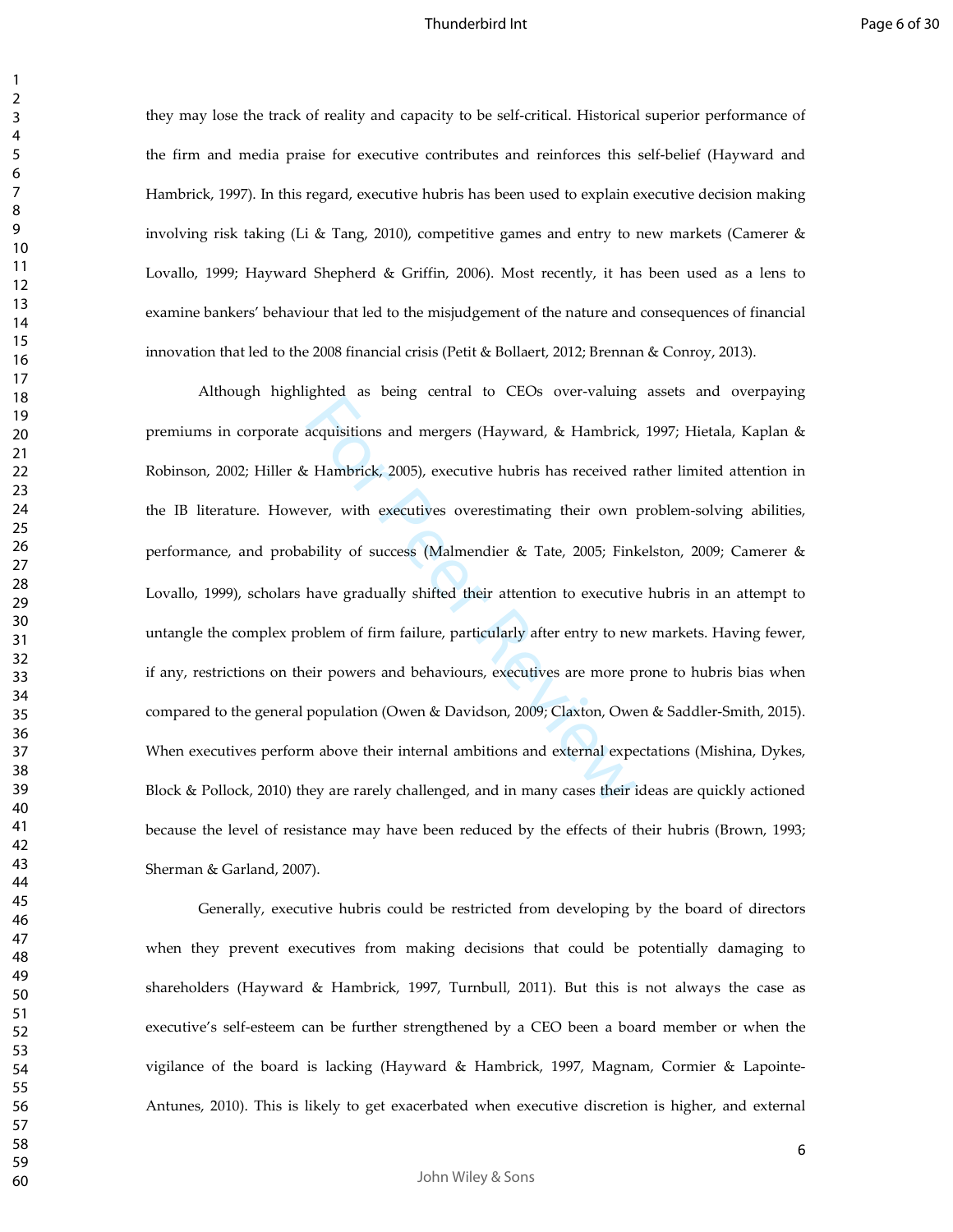$\overline{2}$ 

#### Thunderbird Int

control mechanisms are either weak or non-existent (Hollow, 2014). The research questions driving this inquiry, therefore, are: (1) how did M&J directors organise their bribery operations to avoid detection? and (2) To what extent did the hubristic behaviour on part of M&J directors contributed to the firm's involvement in paying bribes to secure contracts in Ghana and Jamaica? In the next section, we provide a brief overview of M&J and the bribery scandal.

#### **The M&J Bribery Scandal**

ring company unit operations in the UK including Severn<br>sin supplying bridges to more than 115 countries;<br>1100 people (Mabey Group, 2015). The company<br>tily underwritten by the UK's Export Credit Guarar<br>y Mabey, the company M&J is a British engineering company that specialises in bridge construction. The firm is responsible for some of the major bridge constructions in the UK including Severn Bridge, and Avonmouth Bridge, and it specialises in supplying bridges to more than 115 countries; mainly in the developing world employing over 1100 people (Mabey Group, 2015). The company's contracts with foreign governments are frequently underwritten by the UK's Export Credit Guarantee Department (ECGD). Founded in 1923, by Guy Mabey, the company was taken over by his son Bevil Mabey in 1951, and remains one of the groups of companies owned by the Mabey Family. The Family owns majority of the shares in Mabey Holdings Ltd which is the parent company of Mabey Engineering (Holdings) Ltd. Bevil and his son David Mabey had executive roles in the management and activities of the group. Directors of the company were appointed or removed by the shareholders, Mabey family. Table 2 shows the individual tenure of past M&J Executive Directors since its inception.

#### **Table 2: M&J's Executive Directors tenure**

| <b>Director</b> | Length of service | Years in executive position |
|-----------------|-------------------|-----------------------------|
| Bevil Mabey     | 1953-2007         | 54                          |
| Richard Forsyth | 1992-2008         | 16                          |
| Alan Daliday    | 1992-2008         | 16                          |
| David Mabey     | 1993-2008         | 15                          |
| Richard Glover  | 1995-2009         | 14                          |
| Miles Potter    | 1999-2008         | 9                           |

*Source:* Fame, 2015

Bevil Mabey was the longest acting member of the family involved in the running of the company. He was the real driving force behind the growth of the business, turning this small family firm into a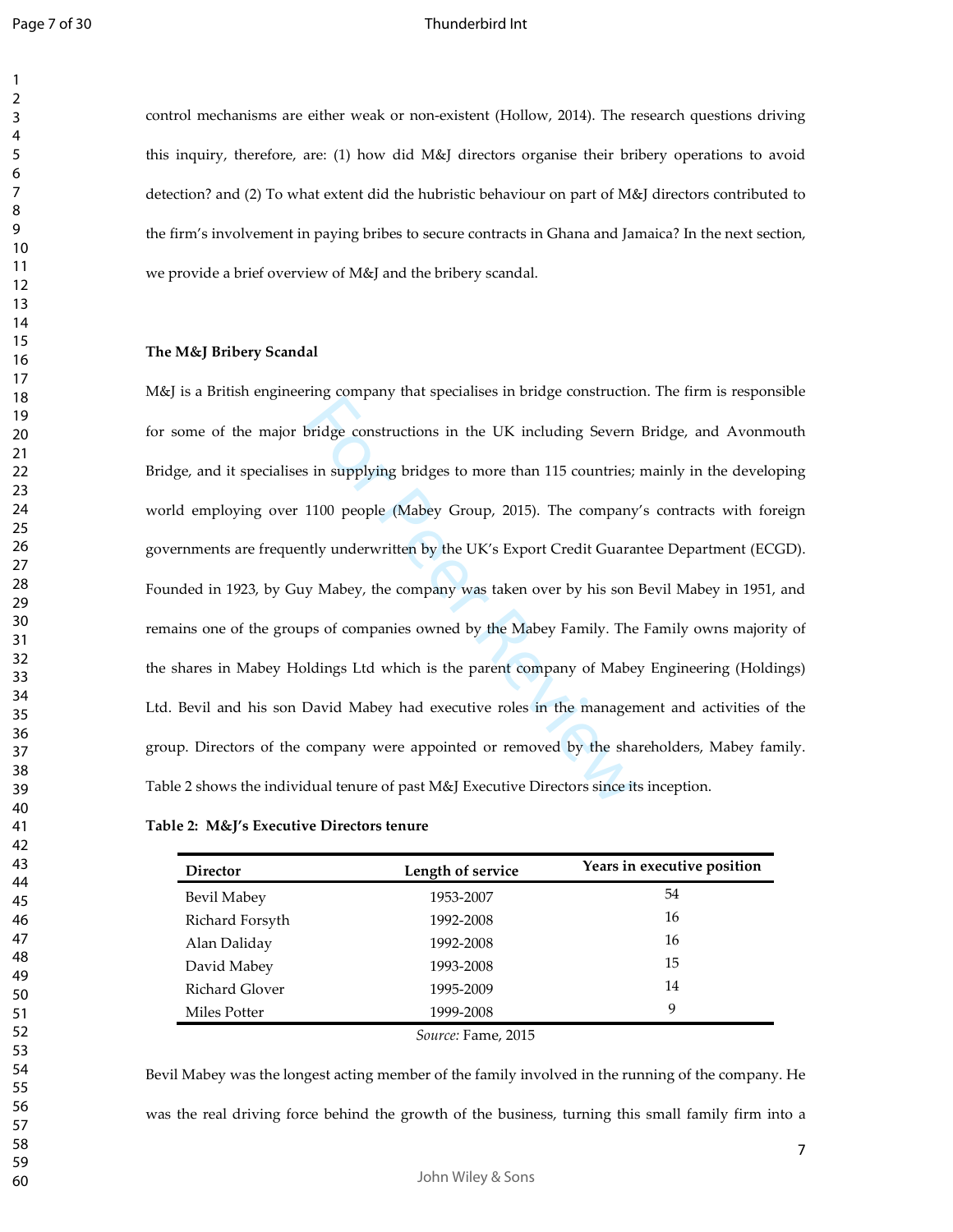multi-million emporia, making the Mabey family the 141st richest family in the UK by 2008 (Evans & Leigh, 2009). In 1984, Bevil Mabey personally received a CBE prize for services to the export industry (Mabey Group, 2015). The company received six Queen's Awards for Export Achievement (1973, 1978, 1982, 1987, 1998 and 2002). Yet, what on the outside seems like a tremendously successful company, turned out to be a company riddled with corruption on a global scale (Evans & Leigh, 2009).

below the Integration and accessions of over<br>y opposition parties in the Philippines (Leigh &<br>politicians and government officials with bribes<br>en 1994 and 1999 in Ghana. The company was<br>to a Jamaican government minister an Reports that M&J may be involved in paying bribes overseas came to light following the UK Guardian newspaper's follow-up investigation into accusations of overcharging and corruption levelled against M&J by opposition parties in the Philippines (Leigh & Evans, 2005). M&J were accused of influencing politicians and government officials with bribes totalling £470,000 to win bridge contracts between 1994 and 1999 in Ghana. The company was also accused of making payments over \$100,000 to a Jamaican government minister and their agents to influence government decisions to award the company contracts for flyover and modular pre-fabricated bridges without a competitive bidding. Some of the illicit payments made by M&J to overseas officials as listed in Table 3, suggests the symptomatic nature of bribery at M&J.

|  |  |  |  |  | Table 3: Examples of illicit payments made by M&J to government officials |
|--|--|--|--|--|---------------------------------------------------------------------------|
|--|--|--|--|--|---------------------------------------------------------------------------|

| Ghana                                                                                                                                                                                                                                                                                                                                                                                                                                                                                                                                                                                                               |  |
|---------------------------------------------------------------------------------------------------------------------------------------------------------------------------------------------------------------------------------------------------------------------------------------------------------------------------------------------------------------------------------------------------------------------------------------------------------------------------------------------------------------------------------------------------------------------------------------------------------------------|--|
| - £55,000 for 'Contract consultancy' to Minister of roads and highway<br>- £500 to Deputy Minister of Roads and Highways<br>-£10,000 to Director of Legal and International Affairs, Ministry of Finance<br>-£10,000 ex minister of Roads and Highway<br>-£5,000 the director of the Legal and International Affairs at the Ministry of<br>Finance at the Export Credit Guarantees Department, Ministry of finance.<br>-£15,000 to Minister of Health<br>$-\text{\pounds}10,000$ to the Chairman inter-city transport corporation<br>-Cheque of £500 as 'additional education expense' to the son of a Desk Officer |  |
| <b>Jamaica</b>                                                                                                                                                                                                                                                                                                                                                                                                                                                                                                                                                                                                      |  |
| -Minister of State in the Ministry of Transport and Works over the years<br>received approximately £100,134.62<br>- M&J's Agent was paid 12.5% of the Jamaica 1 contract price                                                                                                                                                                                                                                                                                                                                                                                                                                      |  |
|                                                                                                                                                                                                                                                                                                                                                                                                                                                                                                                                                                                                                     |  |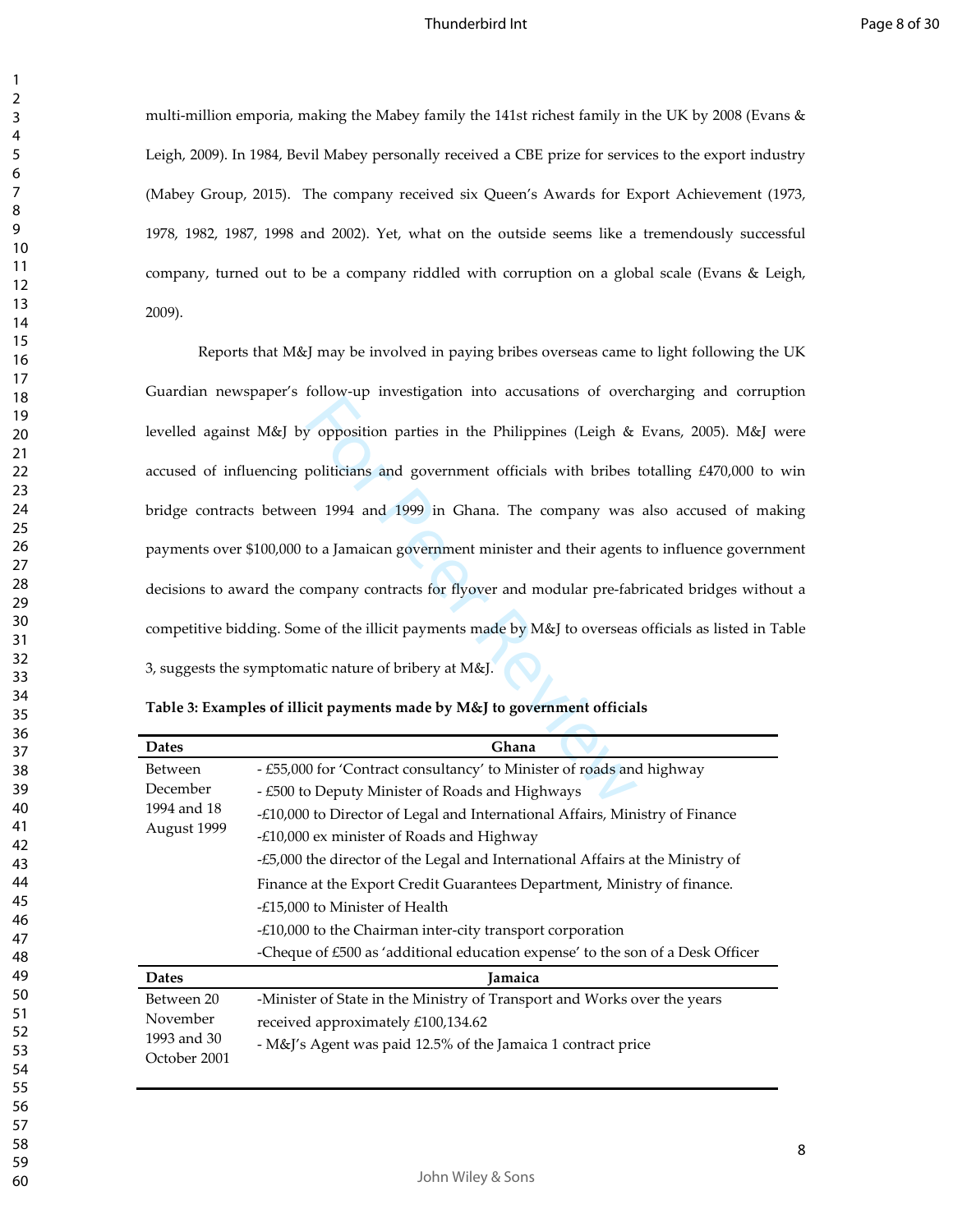#### Thunderbird Int

 Despite overwhelming evidence, the company publicly denied authorising or paying bribes abroad to secure contracts (Leigh & Evans, 2008). But after a year of long private negotiations with the SFO, they agreed to cooperate and admitted to corruption in Jamaica and Ghana (Leigh & Evans, 2008, 2009). Before the trial, M&J confirmed it would plead guilty to corruption offences and pay reparations for its misconduct. In February, 2011, M&J director David Mabey was sentenced to eight months in prison. Managing director Charles Forsyth was sentenced to 21 months. The two in addition were disqualified from acting as company directors for five and two years respectively, and a third executive, Richard Gledhill, who gave evidence for the prosecution, was given an eight-month sentence suspended for two years. M&J was also fined a record £6.6 million for paying bribes to overseas public officials in Ghana, Jamaica, as well as Iraq.

#### **Data Sources**

For Presentative Inc. as well as Iraq.<br>
In Ghana, Jamaica, as well as Iraq.<br>
In Ghana, Jamaica, as well as Iraq.<br>
In Ghana, Jamaica, as well as Iraq.<br>
In Ghana, Jamaica, as well as Iraq.<br>
Inc. Share error are provided in u Given that we were interested in understanding bribery, a much wider problem in international business, we adopted an exploratory qualitative research approach (Maxwell, 2012), to enable us develop a comprehensive interpretive understanding (Thorne, 2016; Lee, 1991), of the M&J bribery scandal. We developed our account by utilizing multiple archival records and publicly available information (Amankwah-Amoah, 2016) on the M&J bribery scandal in Ghana and Jamaica. These included newspaper articles and summarised documents for other purposes, like the Southwark Crown Court hearings documents and court opening notes. The archival approach enabled us to critically follow the discourse that shaped the bribery scandal and understand the actions of M&J executives in a context that would have been difficult or impossible to explore in practice (Gilliland & McKemmish, 2004). We supplemented this with data taken directly from the websites of M&J, SFO's website, the Justice Department, GhanaWeb, and internal company emails made available at the court hearings. As the weakness of one methodology lies in the strength of the other (Wiggins, 2011), our multiple data sources enabled us to develop a rich and detailed insight into the M&J scandal that could not be achieved through a single source (Vissak, 2010). Analysis of the data led us to develop a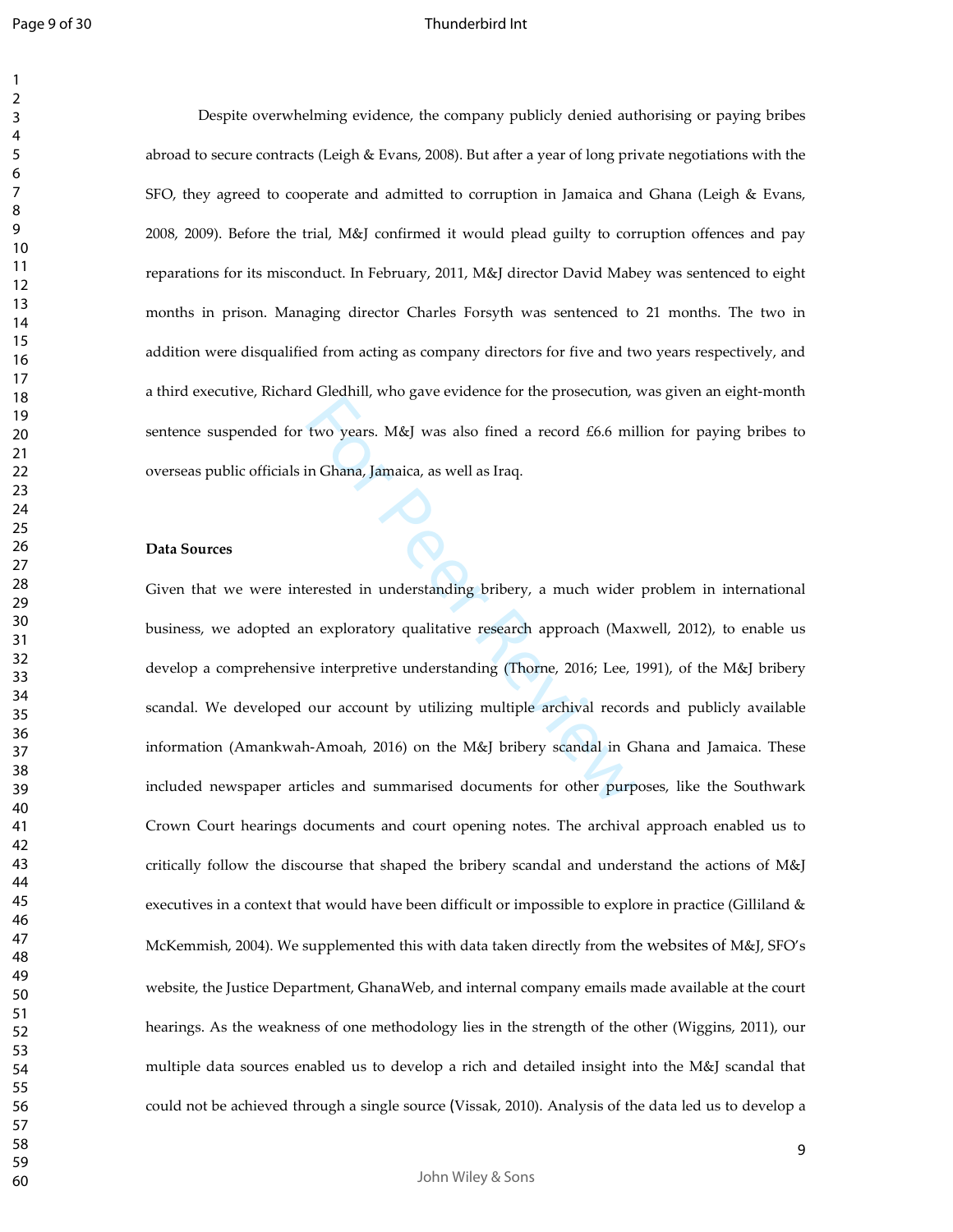detailed understanding of the scale and scope of the M&J bribery scandal, and how executive hubris might have contributed or fuelled the directors' actions. We present the fine details of our findings in the next section.

#### **The Bribery Scheme Operated by M&J in Ghana and Jamaica**

re process. The tender commute crutaties the 1<br>that bid for the project, and selects the one that me<br>wernment requirements and budget. The contract<br>d all other bidders debriefed. The winner then<br>propriate government agency Whenever the government of Ghana or Jamaica approves finance for a project it initiates an official tender process by announcing the tender and inviting potential suppliers. The Public Procurement Board of Ghana or the Tender Evaluation Committee in Jamaica then forms an independent tender committee to oversee the process. The tender committee evaluates the individual proposals and capabilities of suppliers that bid for the project, and selects the one that meets the evaluation criteria and best matches the government requirements and budget. The contract is awarded, the winning supplier is notified and all other bidders debriefed. The winner then signs a legally binding agreement with the appropriate government agency outlining their responsibilities (Ghana Public Procurement Authority, 2003).

 Our data evidence suggests that M&J will normally bid for these contracts through the official process. However, the company actively undermined their commercial rivals by running a parallel tendering process. M&J executives actively sourced public officials that had a power to affect M&Js affair in the two countries. For their services agents were paid a commission between 5-15%, representing part of the total price of each contract. To handle the payments of commissions, the special fund was created in Ghana. A similar contingency fund of £1m was set up in Jamaica with all money being transferred to Deryk Gibson in 12 commissions between 2004 and 2006. Through their highly connected appointed agents, these funds were used to bribe powerful government officials who in turn will use their influence to get the individual Tender Boards to award contracts to M&Jeven if their bids were overpriced. The bribes were simply being deducted directly from the agents' commissions and paid to the government officials involved. Figure 1 shows the official tendering process and how the parallel scheme run by M&J operated in practice.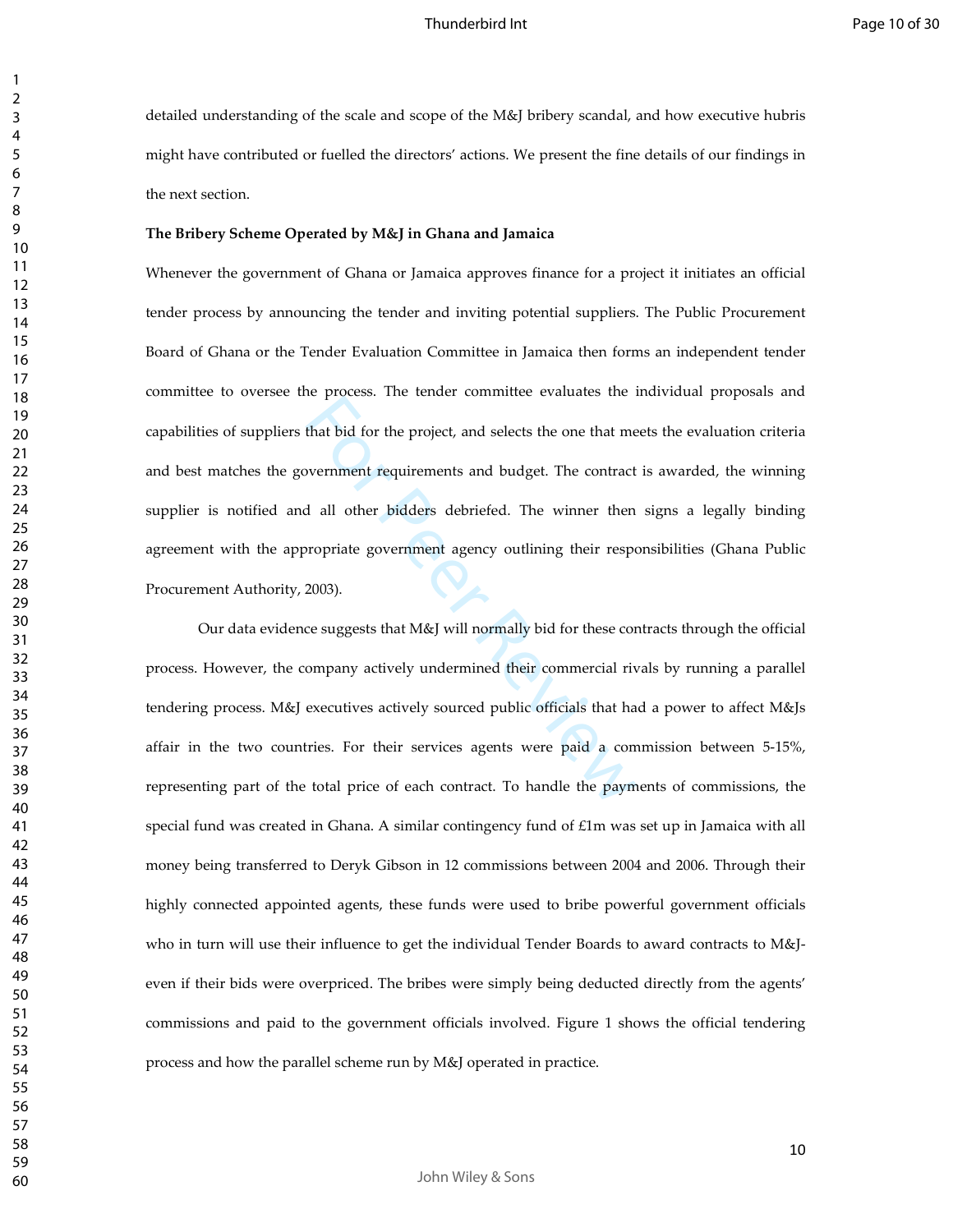#### **Figure 1: The Mabey and Johnson bribery scheme**



small Ghanaian bridge building company with external Ghanaian bridge building company with externation of the company's interests from the mid-1980 to 1996.<br>
I swiftly replaced with the more influential Baba I<br>
to the most Mr Ofori, a director of a small Ghanaian bridge building company with extensive influence within the ruling party represented the company's interests from the mid-1980 to 1996. When his influence wore off he was sidelined and swiftly replaced with the more influential Baba Kamara; From 1994, Baba Kamara connected M&J to the most powerful people in the then ruling party (The Southwark Crown Court, 2009a). Deryk Gibson, a former vice-president of the Jamaican Chamber of Commerce also represented M&J in Jamaica. In an email to Gibson, for example, an M&J director wrote:

J, sorry we did not hook up again, time just slipped by very quickly and before I knew it I was on a plane. No doubt you have a festive Xmas and New Year and I wish you well for 2006. Now back in JS and all is ok and a little payment just to start the year off, smile? 45,117.45 to DAG, US equivalent \$76,699.87 with wire to you of \$25,257.27 with onward to B of \$6,049.62. Take care and a prosperous and peaceful 2006 for all, Saludos B (High Court of Justice Chancery Division, 2009).

While we concede this email is not entirely clear, its content signals a rather casual approach to bribery at M&J. In stating the sums of money that were supposed to be forwarded onto additional individuals who helped the company secure a contract, the payment of bribes seems to be a routinized taken-for-granted business practice (Ashforth and Anand, 2003) at M&J. In a related development is an email communication between a director and an agent :

As you are aware, Mr Hibbert is presently visiting the UK with two other colleagues. He has requested £10,000 cash to be deducted from the commission due to him (The Southwark Crown Court, 2009b).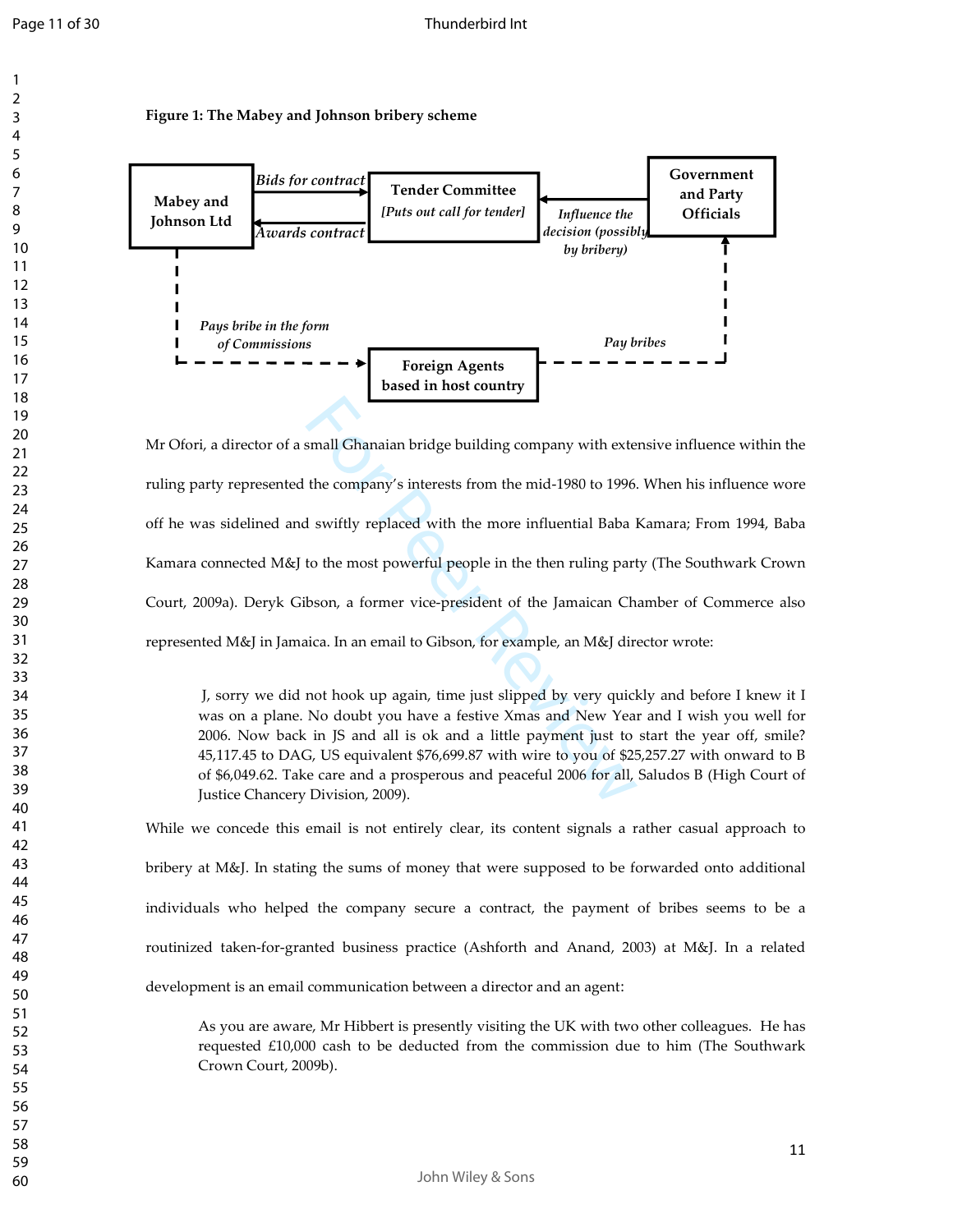This particular communication suggests that illegal payments were authorised at the director level, making them directly responsible as the operators and supervisors of the scheme. Payments of bribes at M&J became so casual to the extent that agents could even request parts of their payments at their convenience. The court also heard that Joseph Hibbert, a minister of state working for M&J also received over £100, 000 between 1993 and 2001 for his services to M&J directly from the commission fund (The Southwark Crown Court, 2009).

laws which could potentially make the payment c<br>laws which could potentially make the payment c<br>troduced the "artificial split" of commission (Leig<br>bbean described how the managing director decide<br>ed a commission and the r The normalization of bribery at M&J led to the company adapting its bribery procedures when the Anti-Bribery Act and the Anti-Terrorism Crime and Security Act 2001 came into force. To comply with these new laws which could potentially make the payment of commissions above 5% raise suspicions, M&J introduced the "artificial split" of commission (Leigh & Evans, 2008). M&J's sales director in the Caribbean described how the managing director decided to split the commission: 'Only 5% would be called a commission and the rest called "after sale services" to make them look less significant in order not to raise suspicion'. M&J made sure that it did not have to carry the burden of making these commission payments and they just simply increased the price of each contract. Furthermore, the company also tried to include other charges in the price of the contracts. This was clear in the following internal memorandum:

I am pleased to confirm we have now received from the Jamaican government £1,212,420 for the ECD premium which has been paid in full. Please note that this was included in our offer, but none the less, we have managed to get them to pay this, which increases our profit on the contract by that amount (The Southwark Crown Court, 2009b).

This memorandum refers a Jamaican contract worth £14.9m which includes a premium payable to Export Credit Guarantee Department (ECGD) for their guarantee. M&J simply included this in the price of the contract, which is usually deducted from firm's profits; a point highlighted in the memorandum. The total cost of the contract was then further inflated by a 10% cost of commission; thus M&J did not carry any of these costs while making a significant profit on the contract. Clearly, the company made this blatant false representation because they knew they could pressure the host government to comply through bribery. Most importantly, as a result of the executive hubris that has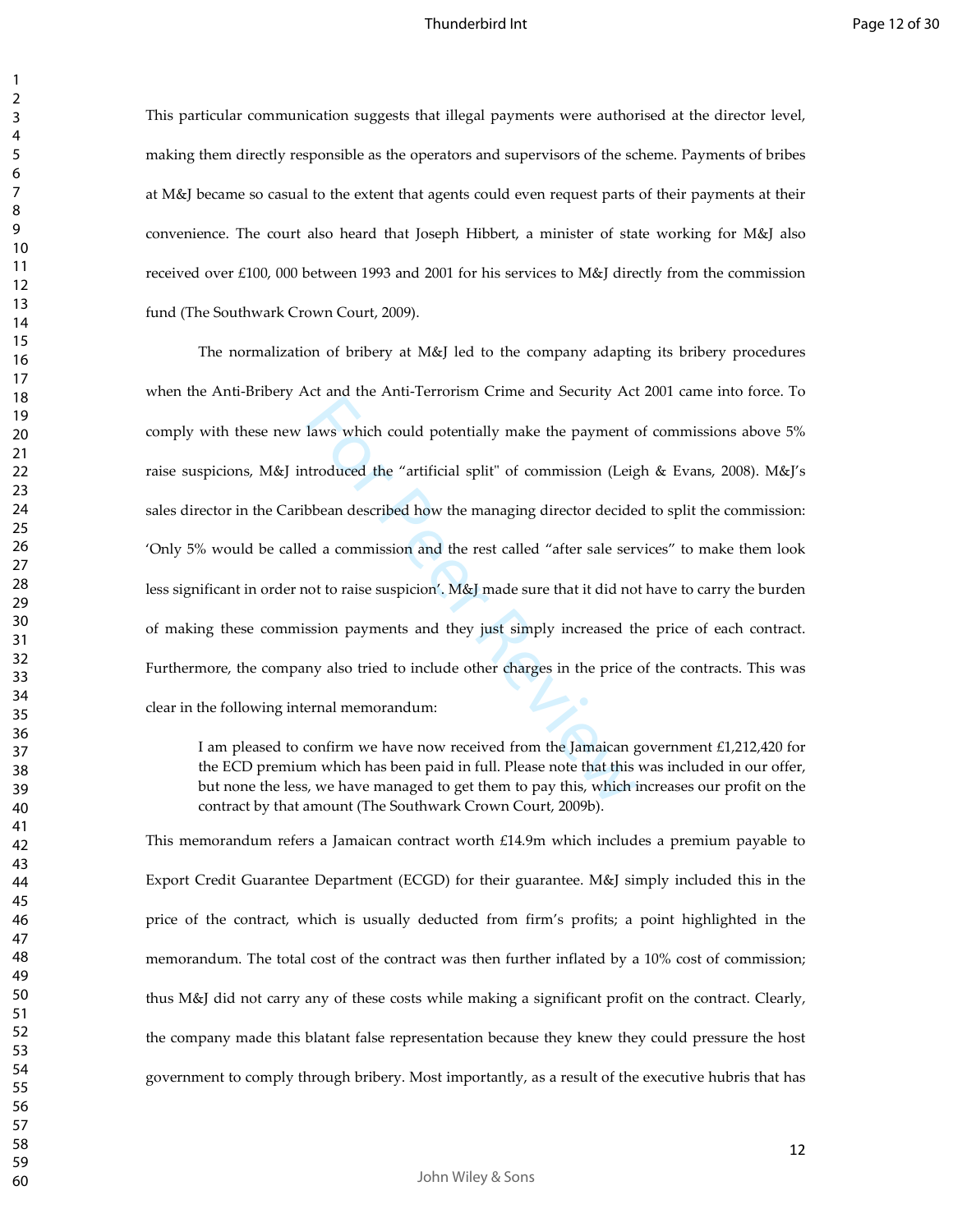> 

developed within the organization, the directors felt no pressure to inflate the cost of the contract because they were confident bribed government officials could not challenge them.

#### **What fuelled executive hubris to drive bribery at M&J?**

Our analysis of the actions and activities of M&J executives in the bribery scandal points to hubris as a salient determinant of the behaviour and actions of the firms executives. Nevertheless, the organizing context in which the firm was embedded and operated on different levels, we found, contributed to fuel the hubristic behaviour of the executives. We develop a loosely structured analytical framework to capture the context within which the wider external environment and internal representations fuelled executive hubris to drive bribery at M&J. We delineate these along three specific lines of attention; individual, organizational, and institutional levels.

#### **Figure 2: Towards a hubris-bribery heuristic framework**



- *-* Personal, political, and official ties
- Extended executive tenure

#### *Firm level*

- *-* Organizational culture
- Success, awards and accolades
- Press glorification
- *Institutional level* **-**Lagging legislations -Lack of political will -Inefficient external controls



#### *Individual level*

At a fundamental level, individuals' actions and activities gave form and shape to executive hubris at M&J. At the root of this were the personal, political, and the official ties M&J executives cultivated with overseas government officials that constitutively drove the perpetuation of bribery with impunity. A former M&J manager in court alluded that this culture was established by the founder who built very close relationships with presidents and government officials over the years and visited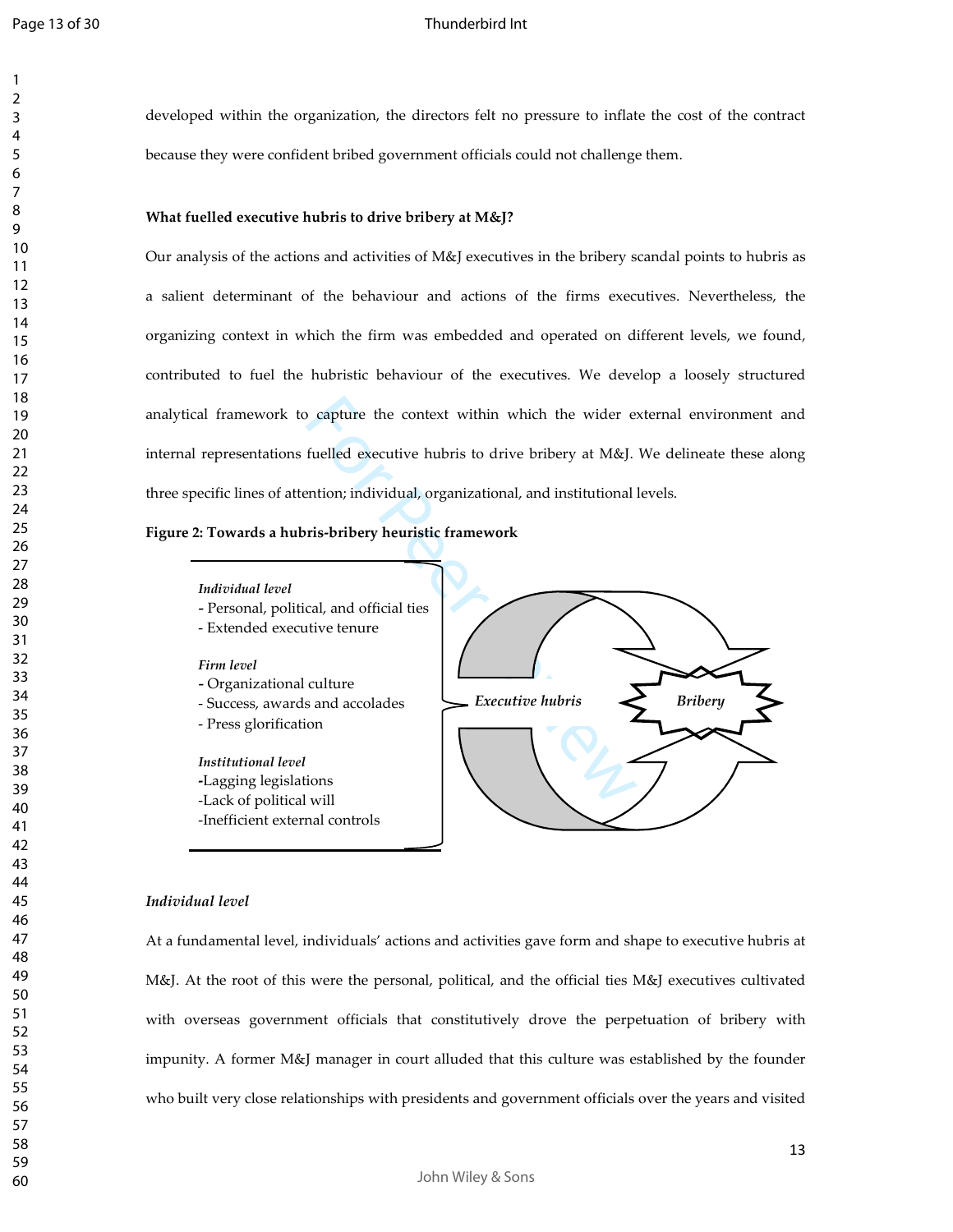the homes of his agents on numerous occasions. These contacts were subsequently passed on to his successor and directors who were already socialized into the organisation's 'relationship building' with foreign government officials. In this regard, the close political networks developed over the years by the founder and the ensuing corporate success eventually evolved into M&J's organizational culture supportive of bribing officials to secure contracts (Li & Tang, 2013; Ashforth & Anand, 2003). It should be noted here that it is not the firm's professional connections to officials that resulted in corruption but rather the personal connections of executives (Collins, Uhlenbruck & Rodriguez, 2009). In this regard, M&J directors were socialised into bribing to secure contracts, and took advantage of their own networks to maximise their personal self-interest. In the words of Williamson (1984: 198) they "act[ed] with guile, to engage in the full set of ex-ante and ex-post efforts" to bribe foreign government officials.

naximise their personal self-interest. In the words<br>the verse conduct a model of ex-ante and ex-post<br>to engage in the full set of ex-ante and ex-post<br>with existing studies (e.g. Hayward & Hambrick (1<br>ez, 2009), our case an Also consistent with existing studies (e.g. Hayward & Hambrick (1997; Owen, 2008; Collins, Uhlenbruck & Rodriguez, 2009), our case analysis points to power and long service as salient contributors to the display of executive hubris at M&J. Bevil Mabey held a leading position for 56 years with little constraint on his power. The other directors were also in post for a considerable number of years. For the Mabey family, their unchallenged control of the firm reinforced their 'narcissistic propensity to see their world primarily as an arena in which to exercise power and seek glory' (Owen & Davis, 2009). As David Mabey and his family had all the power to appoint or remover M&J directors, their actions could not be challenged by anyone. In this regard, the absence of appropriate family business governance framework or road map for the founder-entrepreneur and their successive directors seemed to have heightened the hubristic tendencies of Bevil Mabey.

#### *Organizational level*

Our case evidence suggest that the self-interest of the Mabey family and its directors, overtime, evolved into a common collective interest of  $M\&I$ —winning contracts through bribery. The evolving corporate culture which fuelled executive hubris at M&J promoted specialised language and phrases coined to describe, record, and conceal M&J's activities. For example, bribes were referred to as: Local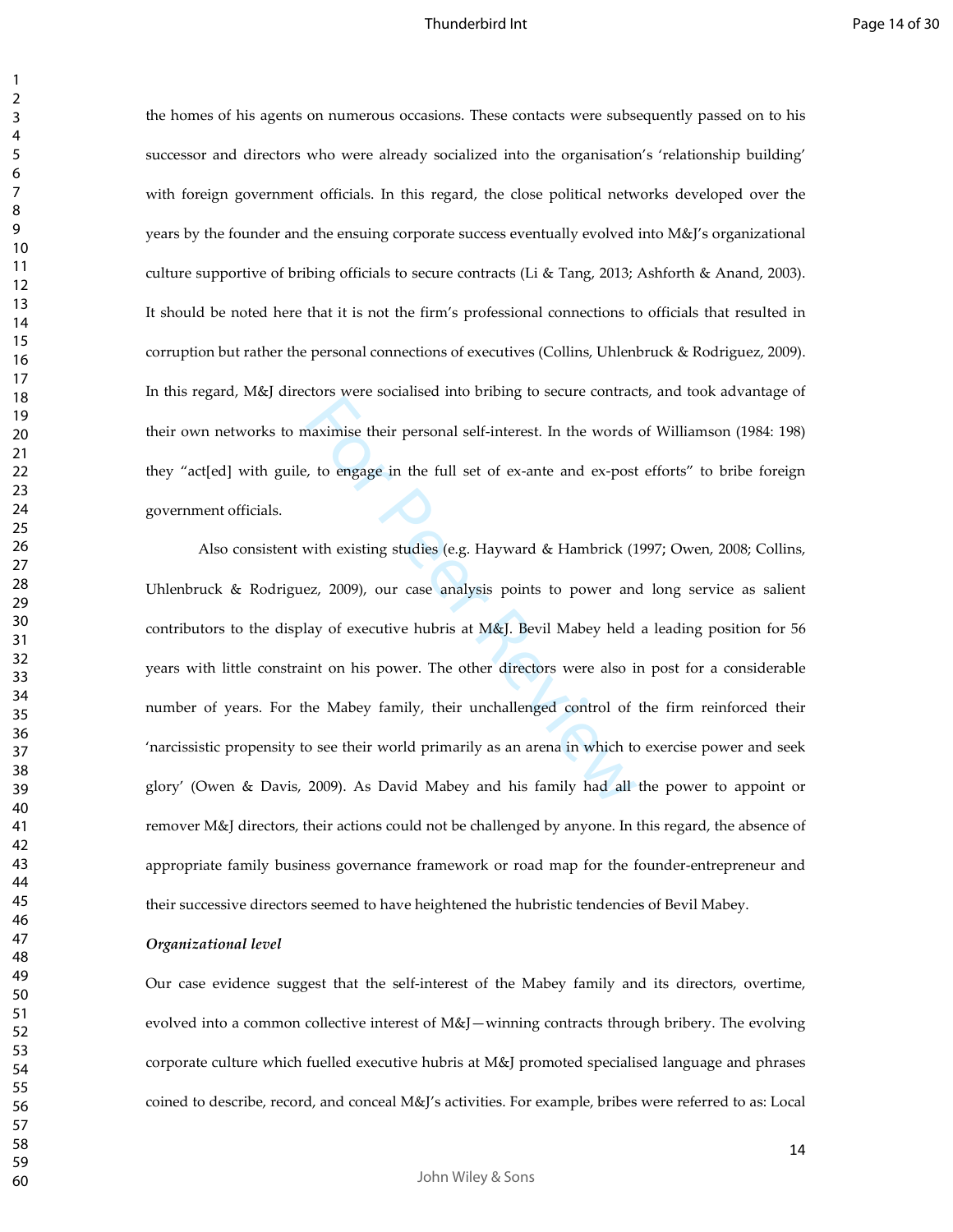costs, local party funds, contract consultancy, marketing costs, and future contracts. Expressed in oftused catch phrases like 'commission' or 'after sale service', kickback at M&J became an integral part of the organisation's discourse and got embedded into everyday business practices of managers (Fein & Weibler, 2014). In under-estimating the risk involved in bribery, an upshot of progressive hubris, the fund created for the payment of bribes in Ghana was ironically named Ghana Development Fund (GDF). Pinto, Leana & Pil (2008) argues that, whilst organisations could benefit from such activities, individuals involved tend to be the direct beneficiaries. In this case, the firm (Mabey Family Trustees Ltd) owned by the directors was the majority shareholder in the Mabey Group. Consequently, the copious rationalisation of the taken-for-granted illegal behaviour became a standard operational procedure at M&, and the use of agents was not just an effective way to share, transfer, and moderate the consequences of their unethical business practices (Anand, Ashforth & Joshi, 2004; Smarzynska and Wei, 2000).

For Presenting and English, parameterism in the interest of the taken-for-granted illegal behaviour became<br>e use of agents was not just an effective way to share in unethical business practices (Anand, Ashforth &<br>reviewed At best, they were used as a conduit to deny involvement or knowledge of the illicit activities taking place abroad. Consumed by hubris, the executives over time perceived bribery as morally justifiable (Collins, Uhlenbruck & Rodriguez, 2009), exaggerated the firms performance (Jiang, Stone, Sun, & Zhang, 2011), which in turn led to excessive media coverage for the firm. Consistent with the observation of Magnam, Cormier & Lapointe-Antunes (2013) that nearly all CEOs involved in fraudulent activities experienced positive media coverage; M&J was frequently in the news as having delivered some of the largest bridge construction projects in the UK and overseas. In recognition for his services to the export industry, the firm's founder, Bevil Mabey received the award of Commander of the Order of the British Empire (CBE) in 1984. The company also received six Queen's Awards (1973, 1978, 1982, 1987, 1998 and 2002) for Export Achievement. The media frequently attributed the firm's superior performance to the stellar management of the firms operations around the world. Such achievements and media glorifications reinforced the executives' sense of selfimportance (Hayward and Hambrick, 1997), which in turn reinforced the executives' belief they could get away with paying of bribes to secure contracts around the world.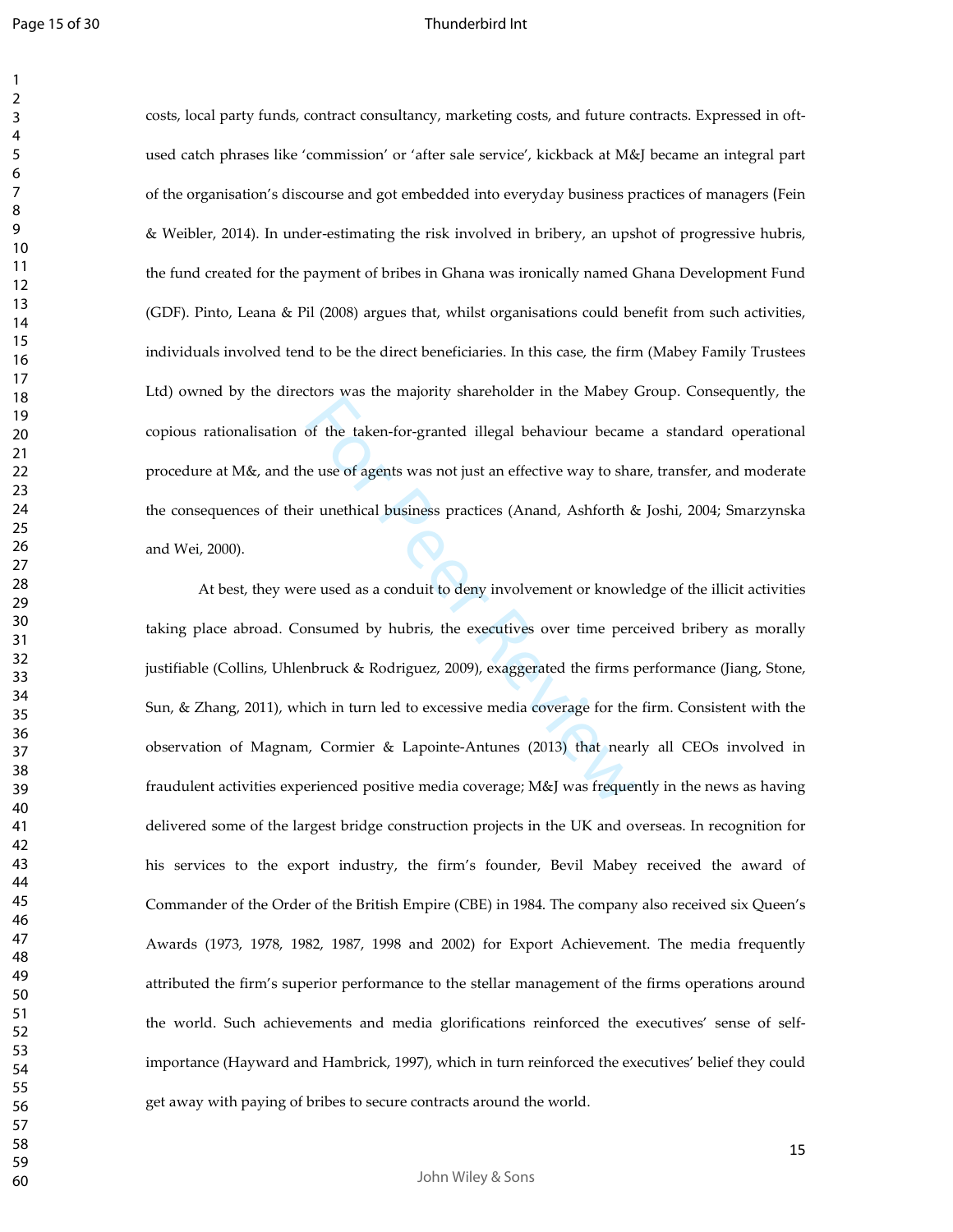#### *Institutional level*

The responsive institutions, ostensibly required to check the activities of firms, to make sure they are operating within the 'rules of the game', rather fuelled executive hubris at M&J. This manifested in the form of three specific outcomes that characterised the broader environmental context within which M&J was embedded. The first was the lagging anti-bribery UK legislations regulating foreign corrupt practices among UK firms. For example, the UK has been accused to be reluctant in adopting any anti-bribery laws until 2010 (ITV1, 2012; Yeo, 2011). Even at the time of implementation, there were serious attempts by government to 'water it down'. Furthermore, Horder (2011) observes that section 13 of UK's Bribery Act 2010 justifies the use of bribery by intelligence services in cases of advancing economic interests for the UK.

For Act 2010 justifies the use of bribery by intelliguents for the UK.<br>
Exercise for the UK.<br>
So for political will to rein in British firms suspected by Gilbert & Sharman (2014), the UK governm<br>
rds bribery, known for int Second, the lack of political will to rein in British firms suspected of bribing to secure contracts abroad. As argued by Gilbert & Sharman (2014), the UK government is known for showing a lenient attitude towards bribery, known for intervening in bribery investigations, and even manipulating the data in reports for OECD. In addition, the ECGD on countless occasions has also been accused of backing projects in countries with severe corruption problems (Hawley, 2003). In this case, allegations of M&J's corruption were raised by anti-corruption groups to the ECGD in 2003. The ECGD in response completed a review of its guarantee for  $M\&V$ 's £17m contract in Jamaica, but concluded that: 'There is no great cause for concern'. The outcome of such investigation, we found, emboldened M&J executives in their illegal activities.

 Finally, the lax regulations and lack of political will to clamp down on corrupt practices of British firms resulted in inefficient external controls in terms of governance and corporate social responsibilities mechanisms employed by M&J to guide their operating practices. Operating within a context where external controls were ineffective (Yeoh, 2011), hubris among M&J executives grew faster and lead to supervisory deficiencies, manipulation of rules and laws governing ownership structures, and the delusion of being responsible to themselves alone (Hollow, 2014). In terms of its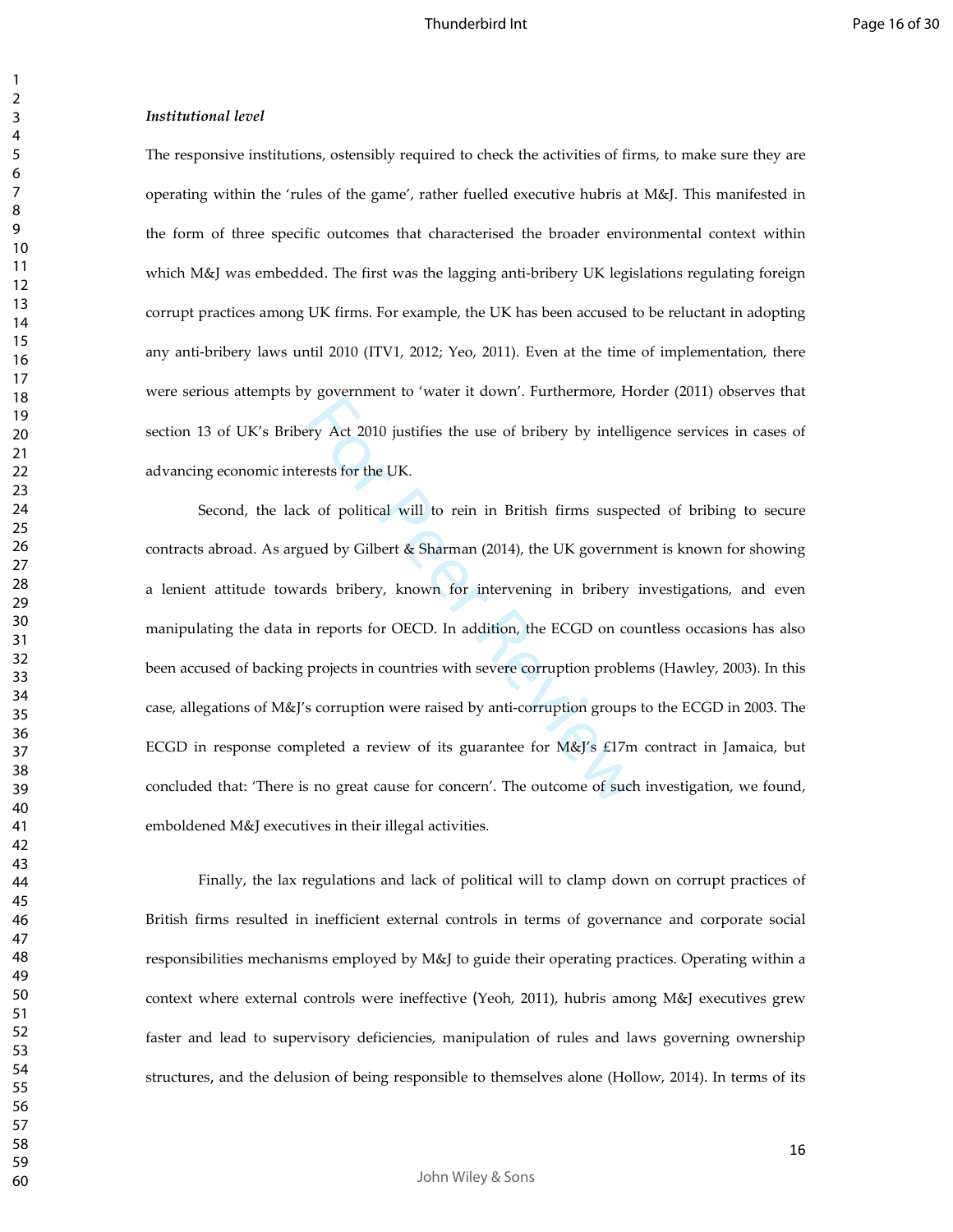legal status and ownership structure, M&J throughout its history remained a family business. The Mabey family were the majority shareholders, with David Mabey acting as the company Secretary and his five sisters as board members. The significance of this was that the Mabey family had exclusive control of M&J, appointed directors', and far less accountable to shareholders. The powerful voices of family shareholders with controlling interests who didn't see the need to dilute their control justified and rationalised their unethical actions, unrestrained.

#### **Discussions and Conclusions**

sess literature has long focused on the antecedent<br>contracts and deals around the world. Our goal in t<br>ing our understanding on how established internat<br>fin so doing, we introduce a new factor into the e<br>ing bribery. Speci The international business literature has long focused on the antecedents and outcomes of firms paying bribes to secure contracts and deals around the world. Our goal in this paper is to contribute to this inquiry by advancing our understanding on how established international businesses organize their bribery activities. In so doing, we introduce a new factor into the equation: the influence of executive hubris in driving bribery. Specifically, we provide a detailed account of how hubris as played out in the form of impetuous personality traits such as charisma, charm, ability to inspire, willingness to take risk, grandiose aspirations, and over-confidence may lead to the normalization of bribery in firms. At the core of our study, we delineate the organizing practices of firms and their representatives, and the schemes they employ to organise their bribery activities. The leitmotif of our theorizing is that executive hubris, excessive confidence or arrogance which frequently leads business executives to believe they are exempt from established mores, invincible, or may do no wrong, is important for extending our understanding as to why bribery in international businesses have become so pervasive and frequently used as a Darwinian business tool (Nobel, 2013) by many firms to undermine their commercial rivals. The empirical focus of our study was the bribery scandal involving M&J, the first British firm to be convicted for bribing foreign government officials to secure contracts. Our case evidence suggests that the company at the behest of its executives operated a bribery scheme that run parallel with government tendering processes in Ghana and Jamaica. The organizing logic of the scheme, as operated by M&J was to appoint representatives or agents who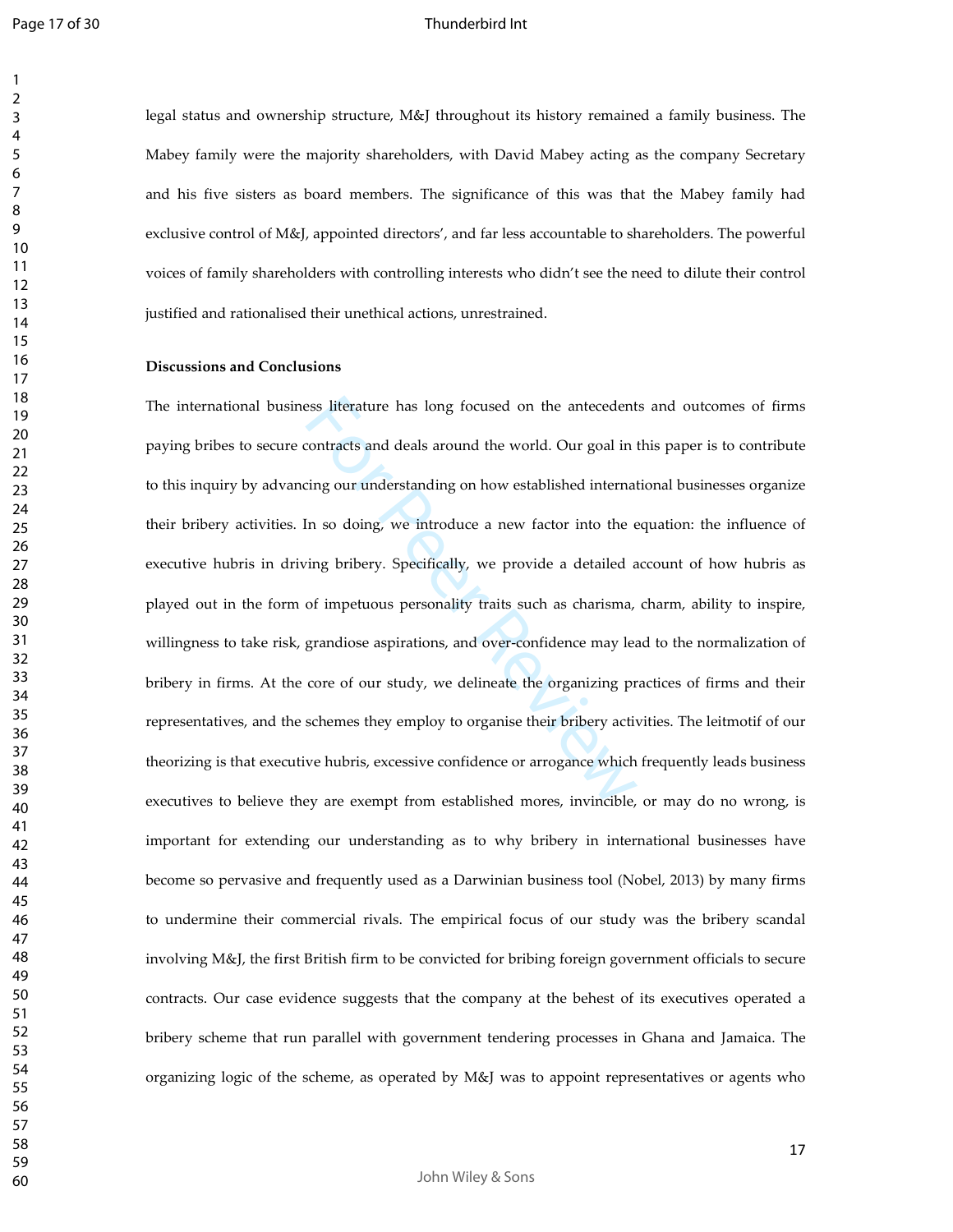bribed party and government officials in these countries in return for contracts. M&J in addition went further to set up a special fund from which its agents were paid.

ct acquisitions and provided the firm protection f<br>d. From a hubristic perspective, the firm simply ha<br>and anti-bribery legislations. Cognitively, the foun<br>d considered himself uniquely and eternally qual<br>We learned that t Our case analysis offered several insights that provided support for our arguments that executive hubris played a major role in the routinization and normalization of bribery as an acceptable business practice at M&J. First, the founder of the company, over several years established personal connections with the ruling class in various host countries and these individuals acted as agents to further M&J's interest in exchange of commissions. Having powerful friends abroad simplified M&J's contract acquisitions and provided the firm protection from possible prosecution both at home and abroad. From a hubristic perspective, the firm simply had contempt for authority and, established mores and anti-bribery legislations. Cognitively, the founder developed a sense of being above the law, and considered himself uniquely and eternally qualified to run the company (Petit & Bollard, 2012). We learned that the normalization and perpetuation of the bribery culture (Anand, Ashford, & Joshi, 2004) established by the founder led to future executives of M&J being socialised into it paying bribes to secure contracts for the firm. The most evident sign of hubristic behaviour was the establishment of a cross-national scheme to bypass the legitimate tendering processes in the host countries. In achieving overwhelming success in securing major contracts, executives became extremely powerful and excessively confident to the extent they could swiftly replace agents who lost favour with their governments with much powerful ones. The subsequent special "development fund" set up by M&J to pay agents' commissions appeared to have also increased their "narcissistic propensity to see their world primarily as an arena in which to exercise power and seek glory" (Owen & Davidson, 2009: 132), a hubristic behaviour that burgeoned into a fully-fledged syndrome that gave form to and shaped the reckless and impulsive actions of the executives. These patterns of hubristic behaviours exhibited by the firm's executives had features frequently triggered by power, which in turn, effectively insulated the executives from the day-to-day realities, which Owen & Davidson (2009) argue is often associated with progressive isolation. From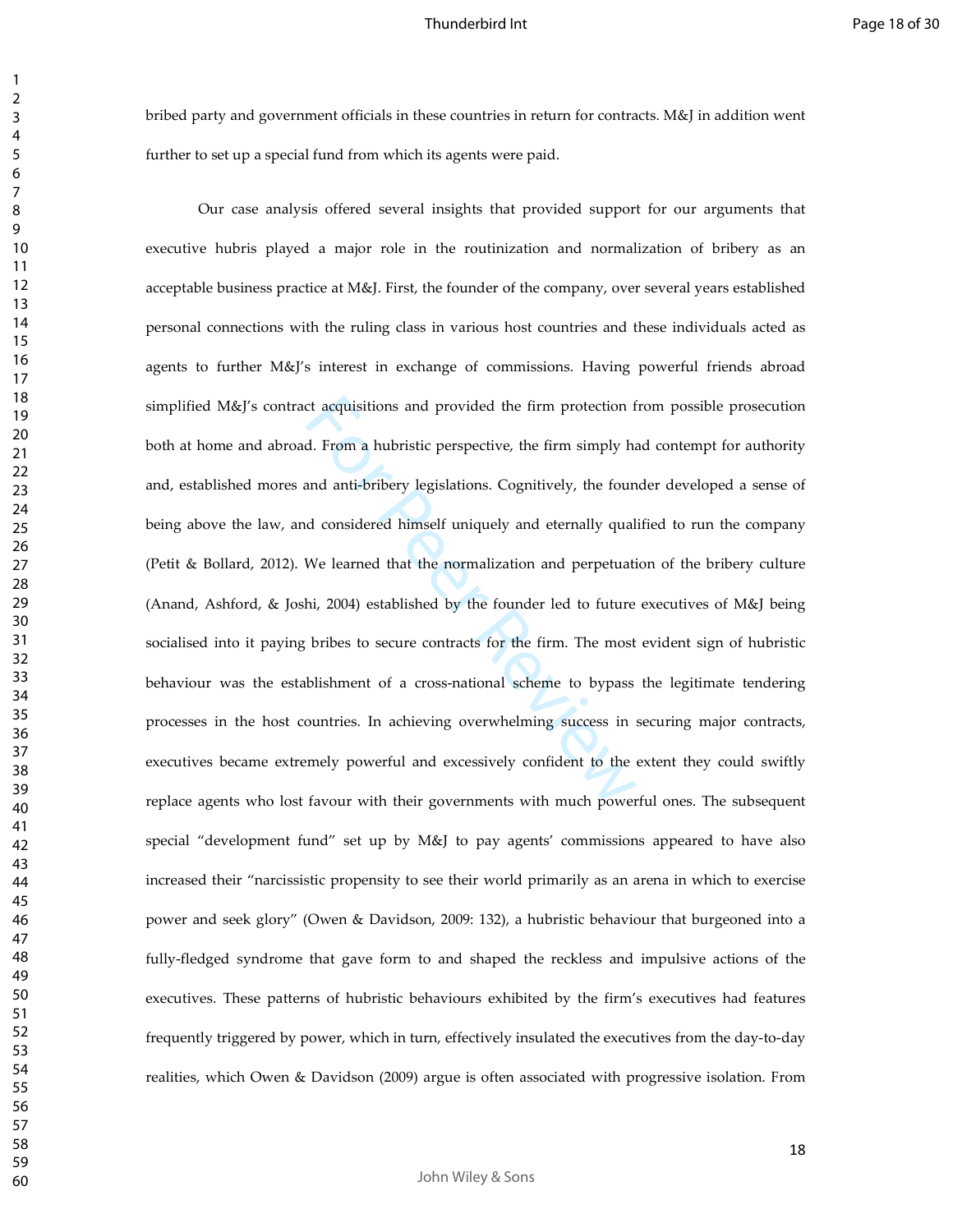Page 19 of 30

#### Thunderbird Int

this perspective the firm's success strengthened M&J's executives' belief in their managerial and leadership capabilities, feeding into their sense of self-importance, pride, and confidence in their own capabilities (Hayward & Hambrick, 1997).

ee main levels to develop our hubris-bribery heur<br>n at the individual level. Here we identified person<br>xecutive tenures as the overarching factors that f<br>is a very denote the secution of the strandiose<br>ert, 2012), which in The M&J scandal also sheds light on how the context within which the firm operated contributed to its bribery activities. Our analysis suggests various contextual factors combined to fuel the executive hubris we report, which in turn drove the illegal practices that took place at M&J. We unpack these factors which manifested themselves in different ways to fuel the hubristic behaviour of M&J's executives on three main levels to develop our hubris-bribery heuristic framework. The first comes into representation at the individual level. Here we identified personal, political, and official ties and the extended executive tenures as the overarching factors that fuelled hubris among the executives of M&J. Such 'powerful' ties, we argue, led to the grandiose sense of self among the executives (Petit & Bollaert, 2012), which in turn made them feel they were above law and that they could never be brought to justice. The second is the organizational level where factors ranging from the organizational culture, the awards, accolades, and press glorification combined to strengthen the belief of executives that the company's success was a result of their 'excellent leadership'. Entrenching the bribery culture established in the firm, these meso-level factors combined to fuel the hubristic behaviour of M&J executives by bolstering their egos, and making them believe they were uniquely and eternally qualified to run the company. The third was related to institutional level controls in the form of lack of political will and inefficient external controls. For example, the UK government acted to protect the company's interests when complaints about M&J's corrupt activities in the Philippines were made to the British ambassador in Manila; who after David Mabey's visit and personal assurance quickly dismissed these claims as opposition's fabrications to discredit the Philippine president (Leigh & Evans, 2005). Thus, the UK government in the past, showing lenient attitude towards bribery and even help large British firms with political and economic clout to find "useful" people to bribe in foreign governments in order to promote British business (Gilbert, & Sharman,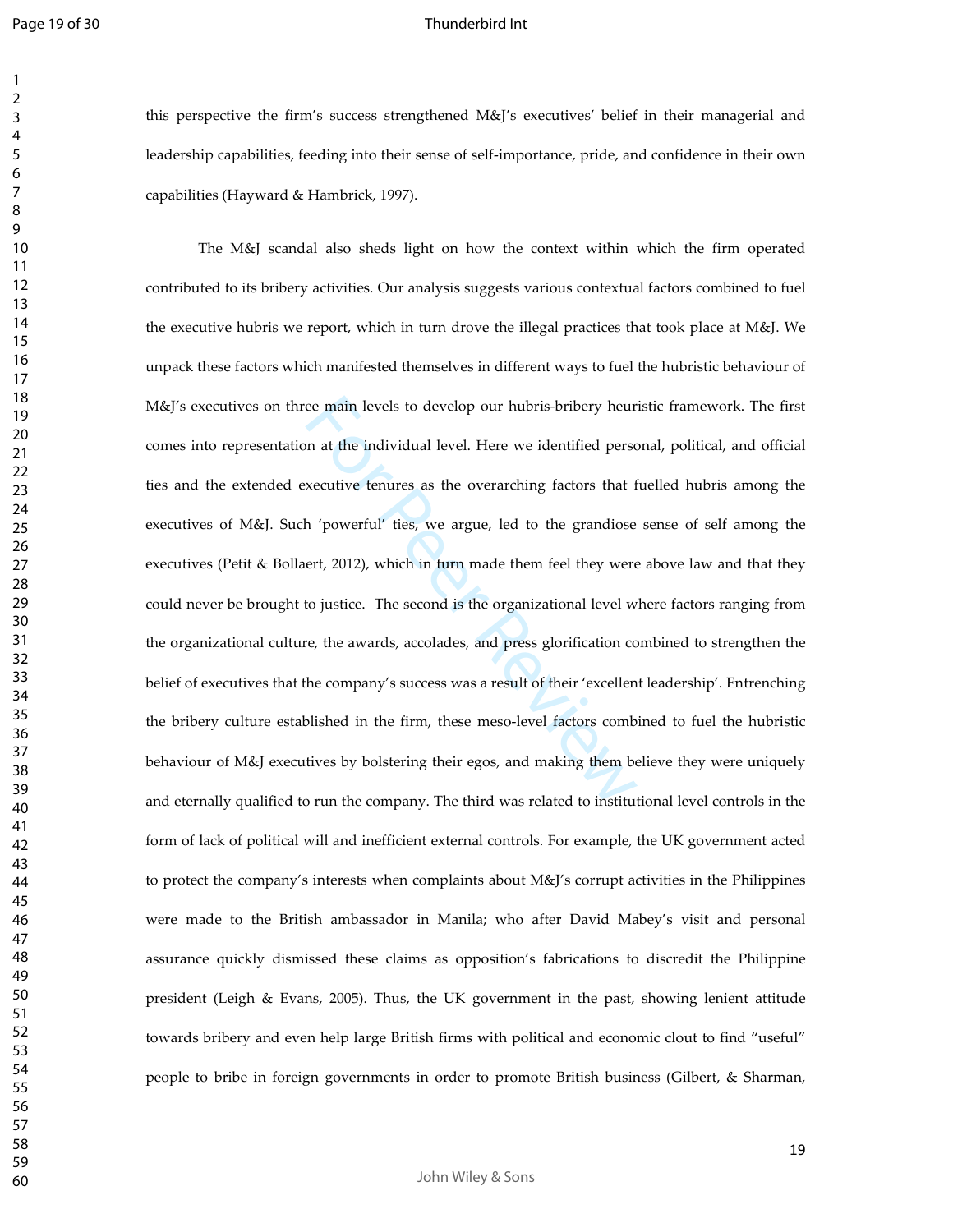2014). Here the unchecked power, lack of monitoring/control, and the absence of punishment fuel executive hubris which in turn may increase the likelihood of corruption.

d Weir Group, Eastbourne based Smith, Macmillar<br>rms like Siemens and Daimler-Chrysler have also l<br>Gottwald, & Hauch, 2013). We invite future rese<br>1 a part in these cases. Second, our hubris-brib<br>better understand the organ Our study contributes to the theory and practice of bribery in international business in two ways, which in turn directs attention to some promising directions for future research. First, in drawing on hubris as a lens to examine bribery, we shed light on how executive cognition and behaviour may influence the propensity for firms to engage in bribery to further their interests. Since the M&J scandal and the subsequent imprisonment of its executives, 25 other British companies including Glasgow based Weir Group, Eastbourne based Smith, Macmillan Publishers Limited, and many other European firms like Siemens and Daimler-Chrysler have also been convicted of bribery abroad (Fernando, Flah, Gottwald, & Hauch, 2013). We invite future research to examine whether executive hubris played a part in these cases. Second, our hubris-bribery heuristic framework provides rich clues to better understand the organizing context within which executive hubris is likely to fuel bribery. Taken together these findings suggest that our understanding of the prevalence of bribery in international business is incomplete without an explicit consideration of the influence of the context within which the wider external environment and internal representations might constitutively fuel executive hubris, which in turn may lead to a firm to engage in bribery. In this regard, our hubris-bribery framework lends itself to further conceptual and empirical extension of the practice of bribery in international business. While our focus has been on M&J's executives, future research could examine whether hubris could account for the behaviour of the government officials who colluded with M&J to engage in their bribery practices. In this regard, we suggest refining of our framework to account for external environmental factors in host countries that might have contributed in facilitating or encouraging firms to institutionalise bribery as a route to securing contracts.

 Finally, at a time when anti-bribery legislations are beginning to bite hard in many parts of the world, our study has some practical implications for executives and firms keen on controlling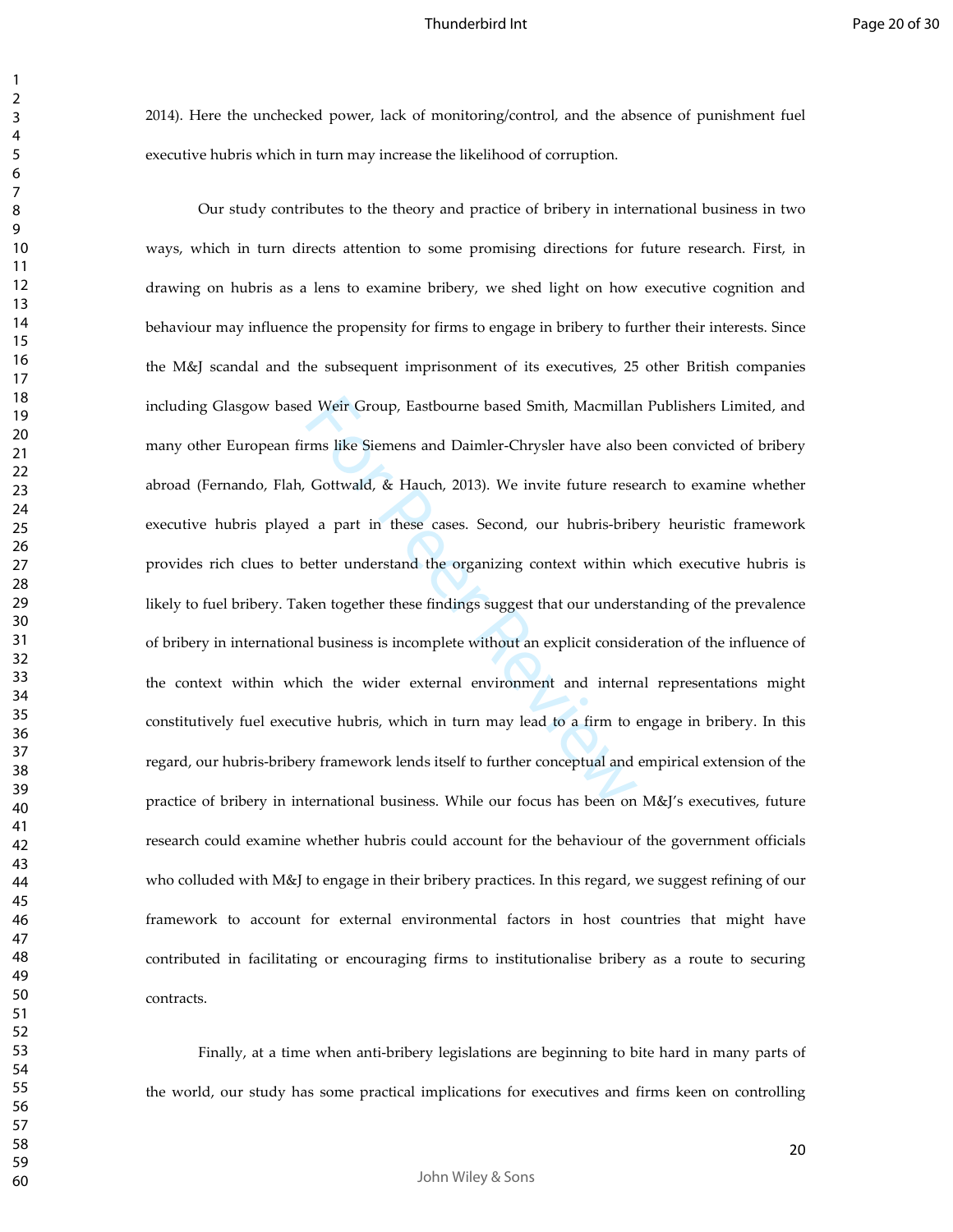#### Thunderbird Int

klund, 2007). In this regard, executives and boards of procedures in place to prevent bribery, and insist uption policy, and adopt practices that would ensumities for bribery and corruption in general.<br>E., & Joshi, M. (200 their hubristic tendencies. First, as a way to avoiding the normalisation of bribery, firms will have to put in place policies that has the potential to curb the unfettered powers frequently wielded by their CEO's and founders as hubris syndrome in all shapes and forms is known to be power dependent. Second, in order to constrain the impact of hubristic syndrome in executives, firms should consider the engagement of non-executive directors as suggested by Higgs (2003), to help control the actions of their executives. This would be especially true for family firms whose executives are susceptible to go down this reckless route because they are not only likely to be in position of power for a long time, but also because family firms in general do not tend to experience much public scrutiny (Naldi, Nordqvist, Sjöberg & Wiklund, 2007). In this regard, executives and boards of directors should ensure that they have adequate procedures in place to prevent bribery, and insist on the implementation of comprehensive anti-corruption policy, and adopt practices that would ensure compliance to reduce the occurrence of opportunities for bribery and corruption in general.

#### **References**

Anand, V. Ashforth, B. E., & Joshi, M. (2004) Business as usual: The acceptance and perpetuation of corruption in organizations. *The Academy of Management Executive*, *18*(2), pp. 39-53.

Anderson, R., Martin, G. S., & Reeb, D. (2015) Family Ownership and Financial Misrepresentation.

- Aidt, T. S. (2003) Economic analysis of corruption: a survey. *The Economic Journal*, *113*(491), 632-652.
- Ashforth, B. E., & Anand, V. (2003) The normalization of corruption in organizations. *Research in Organizational Behavior*, *25*, pp. 1-52.
- Ashforth, B. E., Gioia, D. A., Robinson, S. L., & Trevino, L. K. (2008). Re-viewing organizational corruption. *Academy of Management Review*, *33*(3), 670-684.
- Bandura, A. (2002) Selective moral disengagement in the exercise of moral agency. *Journal of Moral Education*, *31*(2), 101-119.
- Baughn, C., Bodie, N. L., Buchanan, M. A., & Bixby, M. B. (2010) Bribery in international business transactions. *Journal of Business Ethics*, 92(1), 15-32
- Beenen, G., & Pinto, J. (2009) Resisting organizational-level corruption: An interview with Sherron Watkins. *Academy of Management Learning & Education*, *8*(2), 275-289.
- Bendahan, S., Zehnder, C., Pralong, F. P., & Antonakis, J. (2014) Leader corruption depends on power and testosterone. *The Leadership Quarterly*, 26 (2), 101-122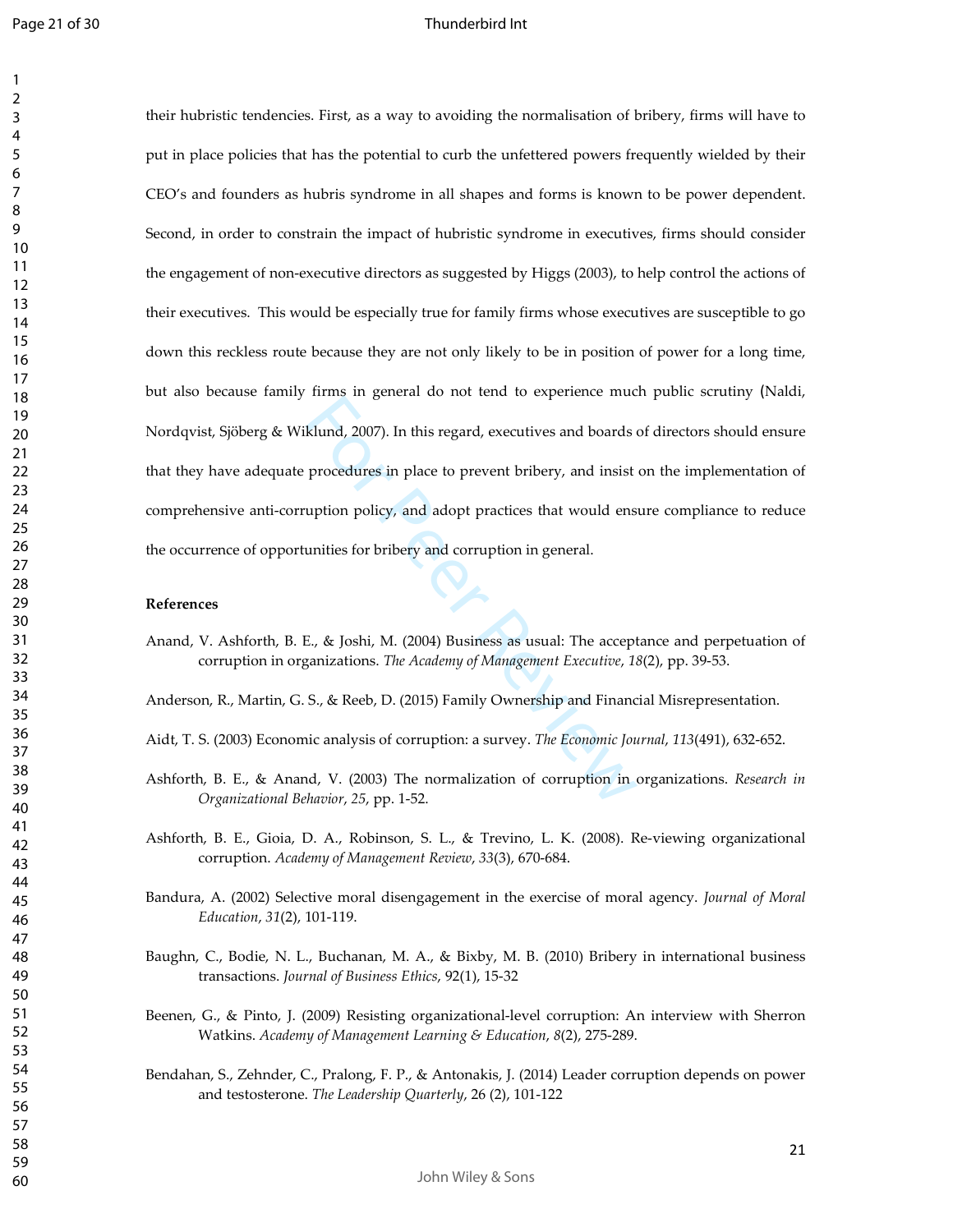- Benson, M. L. (1985). Denying the Guilty Mind: Accounting for Involvement in a White-Collar Crime. *Criminology*, *23*(4), 583-607.
- Benson, M. L., & Moore, E. (1992) Are white-collar and common offenders the same? An empirical and theoretical critique of a recently proposed general theory of crime. *Journal of Research in Crime and Delinquency*, *29*(3), 251-272.
- Bollaert, H., & Petit, V. (2010) Beyond the dark side of executive psychology: Current research and new directions. *European Management Journal*, *28*(5), 362-376.
- Bollaert, H., & Petit, V. (2012) Flying too close to the sun? Hubris amongst CEOs and how to prevent it. *Journal of Business Ethics*, *108*(3), 265-283.
- Brennan, N. M., & Conroy, J. P. (2013) Executive Hubris: The Case of a Bank CEO. *Accounting, Auditing and Accountability Journal*, *26*(2), 172-195.
- Brown, T. (1993) Are you Suffering from Managerial Hubris? The word is seldom used in business. But it can be fatal. *Industry Week.* 1 st November 1993.
- Brown, E., & Cloke, J. (2011) Critical perspectives on corruption: an overview. *Critical Perspectives in International Business*, *7*(2), 116-124.
- Brown, R. & Sarma, N. (2007) CEO Overconfidence, CEO Dominance and Corporate Acquisitions*. Journal of Economics and Business* 59(5), 358-379.
- Camerer, C., & Lovallo, D. (1999). Overconfidence and excess entry: An experimental approach. *American Economic Review*, 89 (1), 306-318.
- Example 1920 Inc. 1920.<br>
2011) Critical perspectives on corruption: an overvi<br>
1. *Industry Week.* 1<sup>st</sup> November 1993.<br>
1011) Critical perspectives on corruption: an overvi<br>
1085, 7(2), 116-124.<br>
(2007) CEO Overconfidence Chatterjee, A., & Hambrick, D. C. (2007) It's all about me: Narcissistic chief executive officers and their effects on company strategy and performance. *Administrative Science Quarterly*, *52*(3), 351- 386.
- Claxton, G., Owen, D., & Sadler-Smith, E. (2015) Hubris in leadership: A peril of unbridled intuition? *Leadership*, *11*(1), 57-78.
- Coleman, J. W. (1989) *The Criminal Elite: The Sociology of White-Collar Crime*. 2nd ed. St. Martin Press: New York.
- Collins, J. D., Uhlenbruck, K., & Rodriguez, P. (2009) Why firms engage in corruption: A top management perspective. *Journal of Business Ethics*, *87*(1), 89-108.
- Cuervo-Cazurra, A., (2016). Corruption in international business. *Journal of World Business*, 51(1), 35- 49.

Daily Guide (2010) M&J Fined £4.6 Over Ghana Bribe 26/05/2010 [Online] Available from: http://www.ghanaweb.com/GhanaHomePage/NewsArchive/artikel.php?ID=182877 [Accessed 29 January 2015]

Daily Guide (2009) Bribe Scandal Hits Castle 26/09/2009 [Online] Available from: http://www.ghanaweb.com/GhanaHomePage/NewsArchive/artikel.php?ID=169365 [Accessed 02 February 2015]

Davis E. (2015) Bottom line: corruption. [Online] Available from: http://www.bbc.co.uk/programmes/b05xhyrr#auto (Accessed 20th Jun 2015)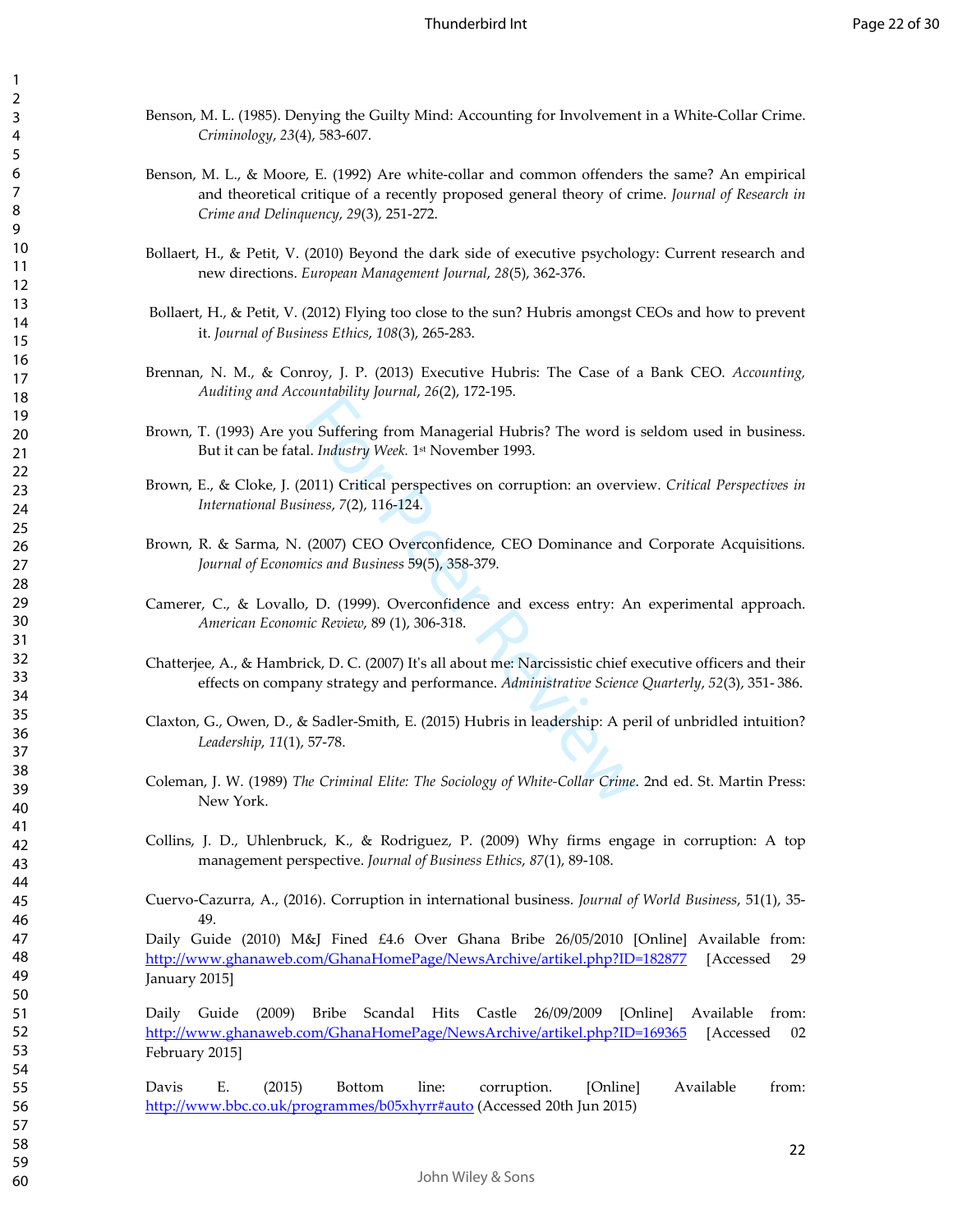| 1               |  |
|-----------------|--|
| 2               |  |
| 3               |  |
| 4               |  |
| 5               |  |
| 6               |  |
|                 |  |
| 8               |  |
| 9               |  |
| 10              |  |
| 11              |  |
| 12              |  |
| 3<br>1          |  |
| 4<br>1          |  |
| 15              |  |
|                 |  |
| 16              |  |
| 1               |  |
| 18              |  |
| 19              |  |
| 20              |  |
| $\overline{21}$ |  |
| $^{22}$         |  |
| 23              |  |
| 24              |  |
| 25              |  |
| 26              |  |
| 27              |  |
| 28              |  |
| 29              |  |
| 30              |  |
| 31              |  |
| 32              |  |
| 33              |  |
| 34              |  |
| 35              |  |
| 36              |  |
| 37              |  |
| 38              |  |
|                 |  |
| 39              |  |
| 40<br>41        |  |
|                 |  |
| 42              |  |
| 43              |  |
| 44              |  |
| 45              |  |
| 46              |  |
| 47              |  |
| 48              |  |
| 49              |  |
| 50              |  |
| 51              |  |
| 52              |  |
| 53              |  |
| 54              |  |
| 55              |  |
| 56              |  |
| 57              |  |
| 58              |  |
| 59              |  |
|                 |  |

Economist (2008) Grease my Palm: Bribery and Corruption have Become Endemic. [Online] Available from: http://www.economist.com/node/12628030[Accessed 02 February 2015]

- Engle, E. (2011) I Get by with a Little Help from My Friends? Understanding the UK Anti-Bribery Statute, by Reference to the OECD Convention, and the Foreign Corrupt Practices Act. In *Understanding the UK Anti-Bribery Statute, by Reference to the OECD Convention, and the Foreign Corrupt Practices Act (November 3, 2010). The International Lawyer (American Bar Association)* (Vol. 44, pp. 1173-1188).
- Engelen, E., Ertürk, I., Froud, J., Johal, S., Leaver, A., Moran, M., & Williams, K. (2012) Misrule of experts? The financial crisis as elite debacle. *Economy and Society*, *41*(3), pp. 360-382.
- Essuman B. (2009) M&J Bribe: How the British Tricked Us. 05/10/2009 [Online] Available from: http://www.ghanaweb.com/GhanaHomePage/NewsArchive/artikel.php?ID=169849 [Accessed 02 February 2015]
- Example 18 (2005) British family firm accused of getting rice [Online]<br>
(2005) British family firm accused of getting rice [Online]<br>
(2008) Court Battle Over Secret Export Commi<br>
le from: http://www.theguardian.com/uk/2008 Evans, R. and Leigh, D. (2005) British family firm accused of getting rich by building bridges to nowhere. [Online] Available from: http://www.theguardian.com/politics/2005/dec/20/uk.freedomofinformation [Accessed 19 February 2015]
- Evans, R. and Leigh, D. (2008) Court Battle Over Secret Export Commissions Claims 02/01/2008 [Online] Available from: http://www.theguardian.com/uk/2008/jan/02/scamsandfraud.money [Accessed 19 February 2015]
- Evans, R. and Leigh, D. (2009) British firm Mabey and Johnson convicted of bribing foreign politicians. [Online] Available from: http://www.theguardian.com/business/2009/sep/25/mabey-johnson-foreign-bribery [Accessed 19 February 2015]
- Fame (2015) Reports: Previous directors Mabey and Johnson Limited. [Online] Available from: https://fame2.bvdep.com/version-201572/Report.serv?\_CID=43&context=1BGFBJJJ6TSMTGM [Accessed 24 February 2015]
- Fein, E. & Weibler, J. (2014a) Cognitive basis for corruption and attitudes towards corruption in organizations viewed from a structuralist adult developmental meta-perspective. *Behavioral Development Bulletin*, *19*(3),1-59.
- Fein, E., & Weibler, J. (2014b) Review and shortcomings of literature on corruption in organizations in offering a multi-faceted and integrative understanding of the phenomenon. *Behavioral Development Bulletin*, *19*(3), 1-40.
- Fernando, F. M., Flah, A., Gottwald, D. & Hauch, J. M. (2013) *Left Out of the Bargain: Settlements in Foreign Bribery Cases and Implications for Asset Recovery*. World Bank Publications.
- Finkelstein, S. Hambrick, D. C. & Cannella, A. A. (2009) *Strategic leadership: Theory and research on executives, top management teams, and boards*. Oxford University Press.
- *Ghana* Public Procurement Authority (2003) Tender Documents: Procurement of Goods International Competitive Tendering [Online] Available from: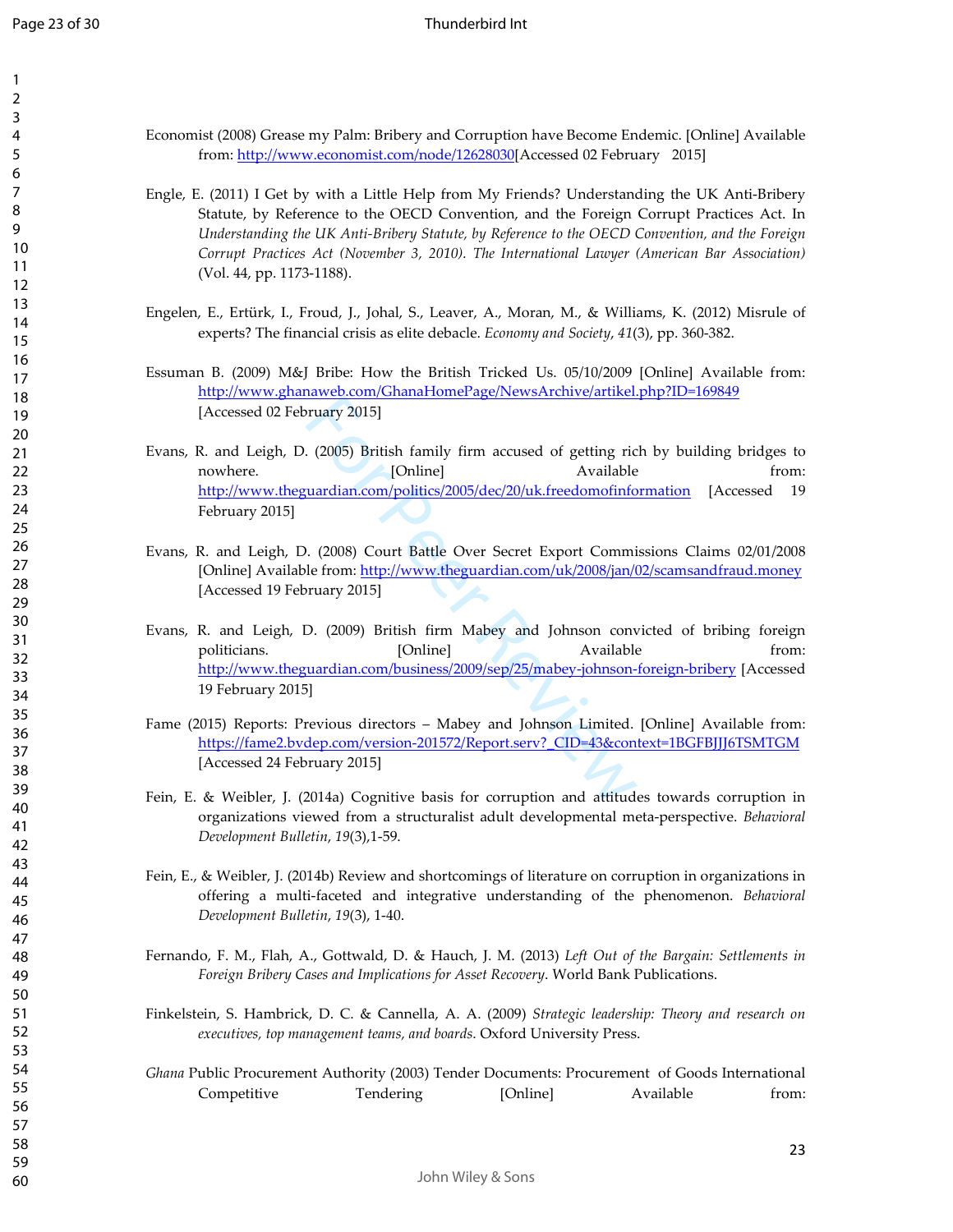http://www.ppaghana.org/documents/STD2010/Standard%20Tender%20Document%20for%2 0Procurment%20of%20Good%20-%20ICT.pdf?story\_id=44 [Accessed 29 May 2015]

- Gilbert, J. A. & Sharman, J. C. (2014) Turning a Blind Eye to Bribery: Explaining Failures to Comply with the International Anti-corruption Regime. *Political Studies,* 64(1), 74–89.
- Gilliland, A. and McKemmish, S. (2004) Building an infrastructure for archival research. *Archival Science*, 4(3-4), 149-197.
- Glaser, M., Schäfers, P. & Weber, M. (2008) Managerial optimism and corporate investment: Is the CEO alone responsible for the relation? In *AFA 2008 New Orleans Meetings Paper*. October
- Goel, A. M, & Thakor, A. V. (2008) Overconfidence, CEO selection, and corporate governance. *Journal of Finance, 63*(6), pp. 2737–2784
- (009) Miles Potter: The Man Who Paid Sipa & Compare Revisible<br>
Available<br>
haweb.com/GhanaHomePage/NewsArchive/artikel.<br>
uary 2015]<br> *ng a Blind Eye: Corruption and the UK Export Crea*<br>
1-79<br> *check: Why executive hubris i* Gye Nyame Concord (2009) Miles Potter: The Man Who Paid Sipa & Co. Ghana Web 17/10/2009 [Online] **Available** from: http://www.ghanaweb.com/GhanaHomePage/NewsArchive/artikel.php?ID=170420 [Accessed 29 January 2015]
- Hawley, S. (2003) *Turning a Blind Eye: Corruption and the UK Export Credits Guarantee Department*. Corner Hourse. 1-79
- Hayward, M. (2007) *Ego check: Why executive hubris is wrecking companies and careers and how to avoid the trap*. Chicago: Kaplan Publishing. pp. 1-251
- Hayward, M. L., & Hambrick, D. C. (1997) Explaining the premiums paid for large acquisitions: Evidence of CEO hubris. *Administrative Science Quarterly*, 42(1), 103-127
- Hayward, M. L., Shepherd, D. A., & Griffin, D. (2006) A hubris theory of entrepreneurship. *Management Science*, *52*(2), 160-172.
- Hellman, J., Jones, G., & Kaufmann, D. (2003) Seize the state, seize the day: State capture, corruption, and influence in transition. *Journal of Comparative Economics*, 31(4), 751–774.
- Hietala, P., Kaplan, S. N., & Robinson, D. T. (2002) *What is the price of hubris? Using takeover battles to infer overpayments and synergies* (No. w9264). National Bureau of Economic Research. Massachusetts: Cambridge, MA.
- Hiller, N. J. & Hambrick, D. C. (2005) Conceptualizing executive hubris: the role of (hyper-) core self evaluations in strategic decision-making. *Strategic Management Journal*, *26*(4), 297-319.
- Hollow, M. (2014) The 1920 Farrow's Bank failure: a case of managerial hubris? *Journal of Management History*, *20*(2), 164-178.
- Hope, C. (2009) Mabey & Johnson's corruption confession could lead to more SFO investigations. [Online] The contract of the contract of the contract of the contract of the contract of the contract of the contract of the contract of the contract of the contract of the contract of the contract of the contract of the c http://www.telegraph.co.uk/finance/newsbysector/constructionandproperty/5797671/Mabey and-Johnsons-corruption-confession-could-lead-to-more-SFO-investigations.html [Accessed 19 February 2015]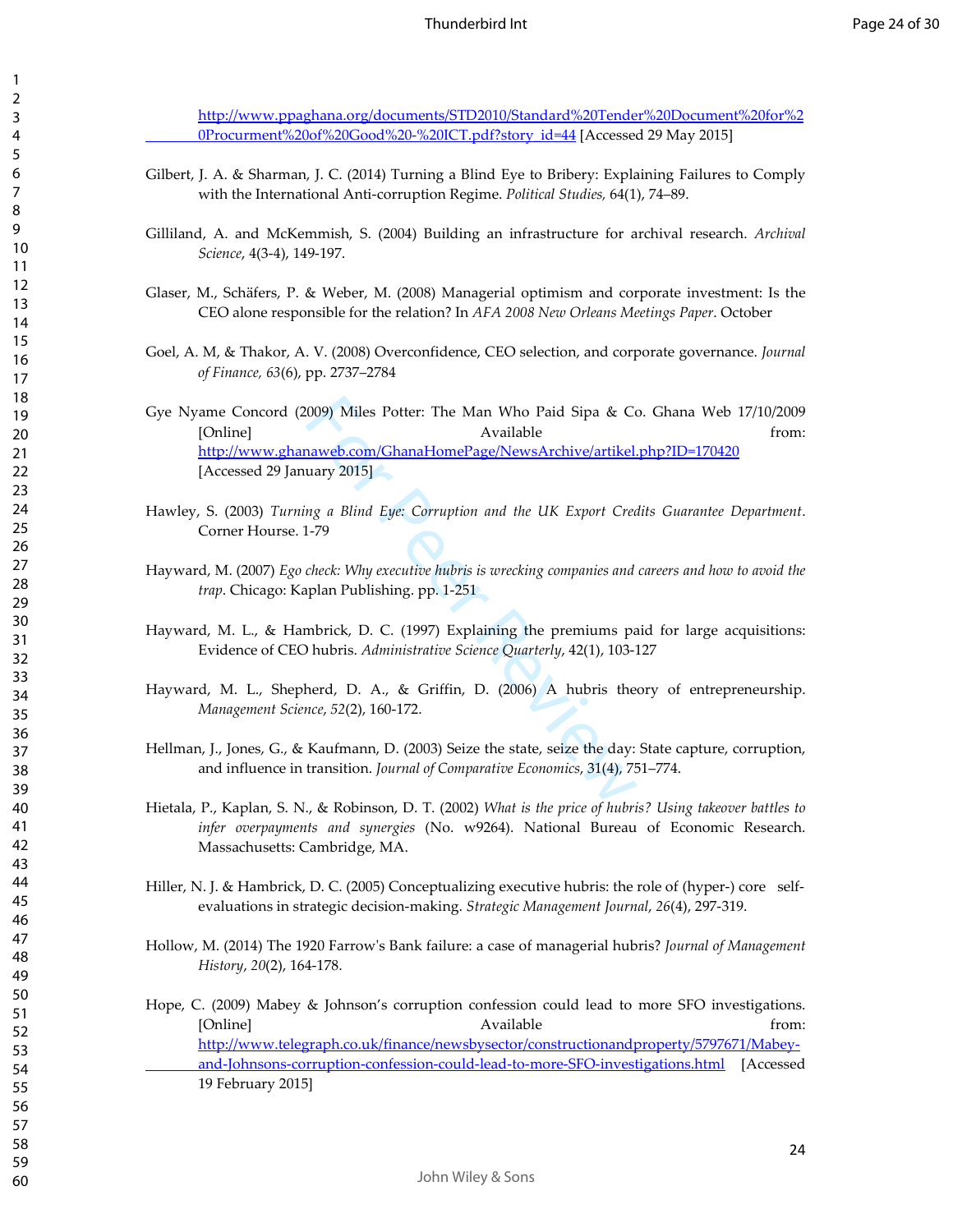| 1                   |  |
|---------------------|--|
| 2                   |  |
| 3                   |  |
| 4                   |  |
| 5                   |  |
| 6                   |  |
|                     |  |
| 8                   |  |
|                     |  |
| 9                   |  |
| 10                  |  |
| $\mathbf{1}$<br>1   |  |
| 1.<br>2             |  |
| 13                  |  |
| 14                  |  |
| 15                  |  |
| 16                  |  |
| 17                  |  |
| 18                  |  |
| 19                  |  |
|                     |  |
| 20                  |  |
| $\overline{21}$     |  |
| $\overline{c}$<br>2 |  |
| 23                  |  |
| 24                  |  |
| 25                  |  |
| 26                  |  |
| 27                  |  |
| 28                  |  |
| 29                  |  |
|                     |  |
| 30                  |  |
| $\overline{31}$     |  |
| 3<br>2              |  |
| 33                  |  |
| 34                  |  |
| 35                  |  |
| 36                  |  |
| 37                  |  |
| 38                  |  |
| 39                  |  |
| 40                  |  |
| 41                  |  |
|                     |  |
| 42                  |  |
| 43                  |  |
| 44                  |  |
| 45                  |  |
| 46                  |  |
| 47                  |  |
| 48                  |  |
| 49                  |  |
| 50                  |  |
| 51                  |  |
| 52                  |  |
| 53                  |  |
|                     |  |
| 54                  |  |
| 55                  |  |
| 56                  |  |
| 57                  |  |
| 58                  |  |
| 59                  |  |

60

Horder, J. (2011) On Her Majesty's Commercial Service: Bribery, Public Officials and the UK Intelligence Services. *The Modern Law Review*, 74(6), 911-931.

- Huse, M. (2007). *Boards, governance and value creation: The human side of corporate governance*. Cambridge University Press.
- ITV1. (2012) No bribes please! We're British (2012) [Online] Available from: https://www.youtube.com/watch?v=3cZmipA9wUo [Accessed 16 February 2015].
- Jiang, F., Stone, G. R., Sun, J., & Zhang, M. (2011) Managerial hubris, firm expansion and firm performance: Evidence from China. *The Social Science Journal*, 48(3), 489-499.
- Kroll, M. J., Toombs, L. A., & Wright, P. (2000) Napoleon's tragic march home from Moscow: Lessons in hubris. *The Academy of Management Executive*, *14*(1), 117-128.
- ating positivist and interpretive approaches to<br> *nce,* 2(4), 342-365.<br>
008) Court battle over secret export commissions controlled and the over secret export commissions controlled and the section. Academy of Management J Lee, A.S. (1991) Integrating positivist and interpretive approaches to organizational research. *Organization Science*, 2(4), 342-365.
- Leigh D. & Evans, R. (2008) Court battle over secret export commissions claims, Guardian [Online] https://www.theguardian.com/uk/2008/jan/02/scamsandfraud.money [Accessed 29 July 2015]
- Li, J., & Tang, Y. I. (2010) CEO hubris and firm risk taking in China: The moderating role of managerial discretion. *Academy of Management Journal*, *53*(1), 45-68.
- Logsdon, J. M., & Wood, D. J. (2005) Global business citizenship and voluntary codes of ethical conduct. *Journal of Business Ethics*, 59(1-2), 55-67.
- Mabey Group (2015) Mabey: Mr BG Mabey. [Online] Available from: http://www.mabeygroup.co.uk/heritage/bevil-mabey/ [Accessed 29 January 2015]
- Mallin, C. (2016) Corporate Governance, Oxford University Press, Oxford 5<sup>th</sup> Edition.
- Malmendier, U., & Tate, G. (2005) CEO overconfidence and corporate investment. *The Journal of Finance*, *60*(6), 2661-2700.
- Magnam, M., Cormier, D., & Lapointe-Antunes, P. (2010) Like MothsAttracted to Flames: Managerial Hubris and Financial Reporting Frauds. Cahier de recherche. Chaire d'information financière et organisationnelle (ESG-UQAM), France.
- Magnam, M., Cormier, D. & Lapointe-Antunes, P. (2013) Financial Reporting Fraud: A Manifestation of Hubris in the C-Suite? Some Exploratory Evidence." http://www.daedalustrust.org.uk/2013/02/financial- reporting-frauds-a-manifestation-of hubris-in-the-c-suite-some-exploratory-evidence-2013/. [Accessed 29 January 2015]
- Maxwell, J. A. (2012). Qualitative Research Design: An Interactive Approach, Sage Publications: London.
- Méon, P. G. & Sekkat, K. (2005) Does corruption grease or sand the wheels of growth? *Public Choice*, 122(1), 69-97.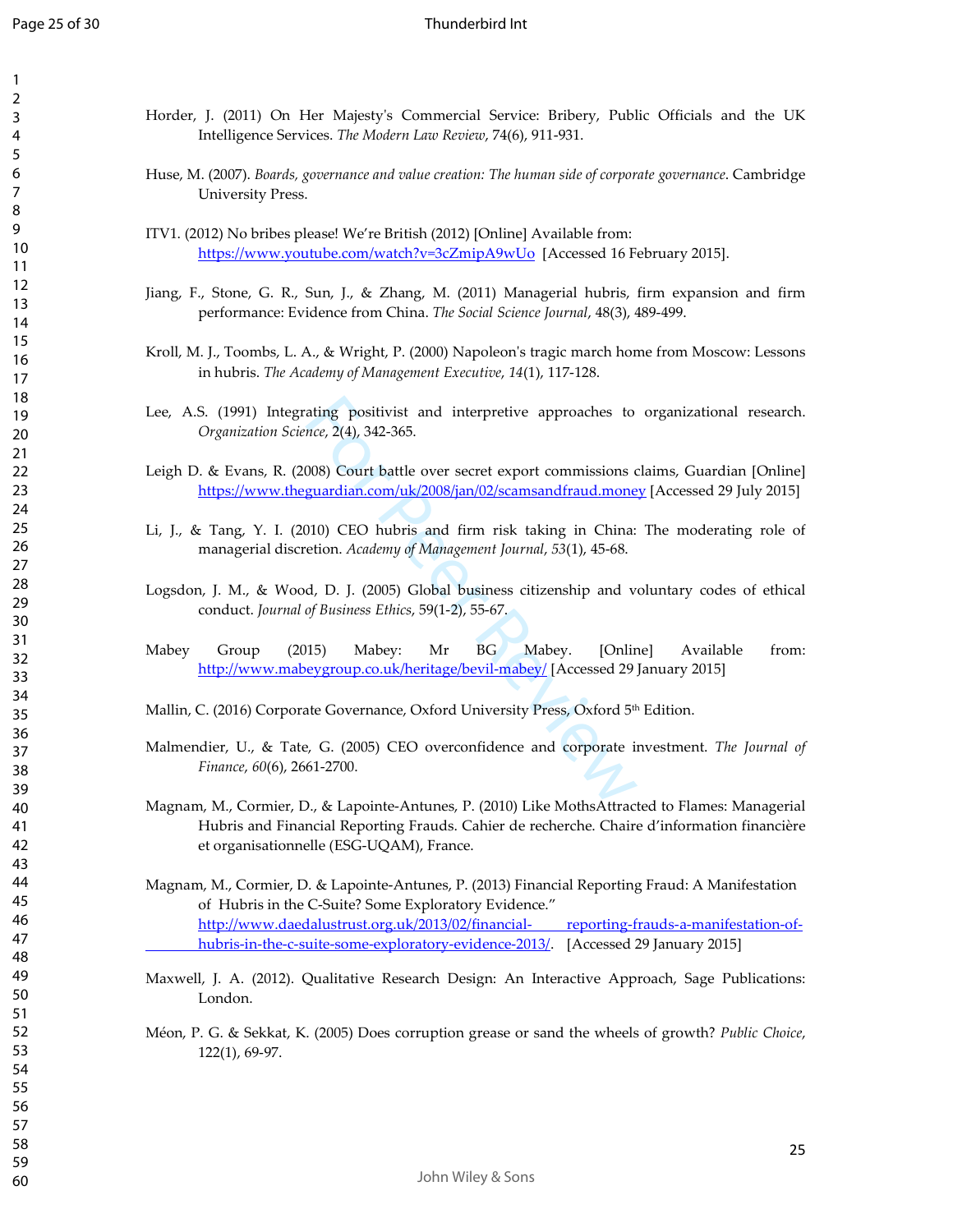- Mishina, Y., Dykes, B. J., Block, E. S. & Pollock, T. G. (2010) Why "good" firms do bad things: The effects of high aspirations, high expectations, and prominence on the incidence of corporate illegality, *Academy of Management Journal*, *53*(4), 701-722.
- Moore, C. (2008a) Moral disengagement in processes of organizational corruption. *Journal of Business Ethics*, *80*(1), 129-139.
- Moore, D. A. & Healy, P. J. (2008b) The trouble with overconfidence. *Psychological review*, *115*(2), 502.
- Myjoyonline (2009) M&J Bribery Scandal: Boniface used bribe money for School Fees [Online] Available from: http://www.ghanaweb.com/GhanaHomePage/NewsArchive/artikel.php?ID=169330 [Accessed 29 January 2015]
- Naldi, L., Nordqvist, M., Sjöberg, K., & Wiklund, J. (2007) Entrepreneurial orientation, risk taking, and performance in family firms. *Family Business Review*, 20(1), 33-47.
- Nobel, C. (2013) "The real cost of bribery", Harvard Business School Working Knowledge, 4 November, available at: http://hbswk.hbs.edu/item/7325.html (accessed 10 November 2017).
- For Peer Revise and Ninky 1. (2007) Enterpreted and<br>
in family firms. Family Business Review, 20(1), 33-47<br>
real cost of bribery", Harvard Business School<br>
able at: http://hbswk.hbs.edu/item/7325.html (access<br>
ctor-Genera Office of the Contractor-General of Jamaica (2011) The National Contracts Commission Jamaica: A Quick Guide to Contract Awards [Online]. Available from: http://www.ncc.gov.jm/ncc/guides\_to\_contracts\_award.php [Accessed 26 May 2015].
- Owen, L. D. (2006) Hubris and nemesis in heads of government. *Journal of the Royal Society of Medicine*, (11), 548-551.
- Owen, D. (2008) Hubris syndrome. *Clinical Medicine*, *8*(4), 428-432.
- Owen, D. & Davidson, J. (2009) Hubris syndrome: An acquired personality disorder? A study of US Presidents and UK Prime Ministers over the last 100 years. *Brain*, *132*(5), 1396-1406.
- Petit, V. & Bollaert, H. (2012) Flying too close to the sun? Hubris among CEOs and how to prevent it. *Journal of Business Ethics*, 108(3), 265-283.
- Picone, P. M., Dagnino, G. B., & Minà, A. (2014) The origin of failure: A multidisciplinary appraisal of the hubris hypothesis and proposed research agenda. *The Academy of Management Perspectives*, (4), 447-468.
- Pinto, J., Leana, C. R., & Pil, F. K. (2008) Corrupt organizations or organizations of corrupt individuals? Two types of organization-level corruption. *Academy of Management Review*, (3), 685-709.
- Rodriguez, P., Uhlenbruck, K., & Eden, L. (2005) Government corruption and the entry strategies of multinationals. *Academy of Management Review*, *30*(2), 383-396.
- Russell, G. (2011) Psychiatry and politicians: the 'hubris syndrome'. *The Psychiatrist*, *35*(4), 140-145.
- Sanyal, R. N. & Samanta, S. K. (2004) Determinants of bribery in international business. *Thunderbird International Business Review*, 46(2), 133-148.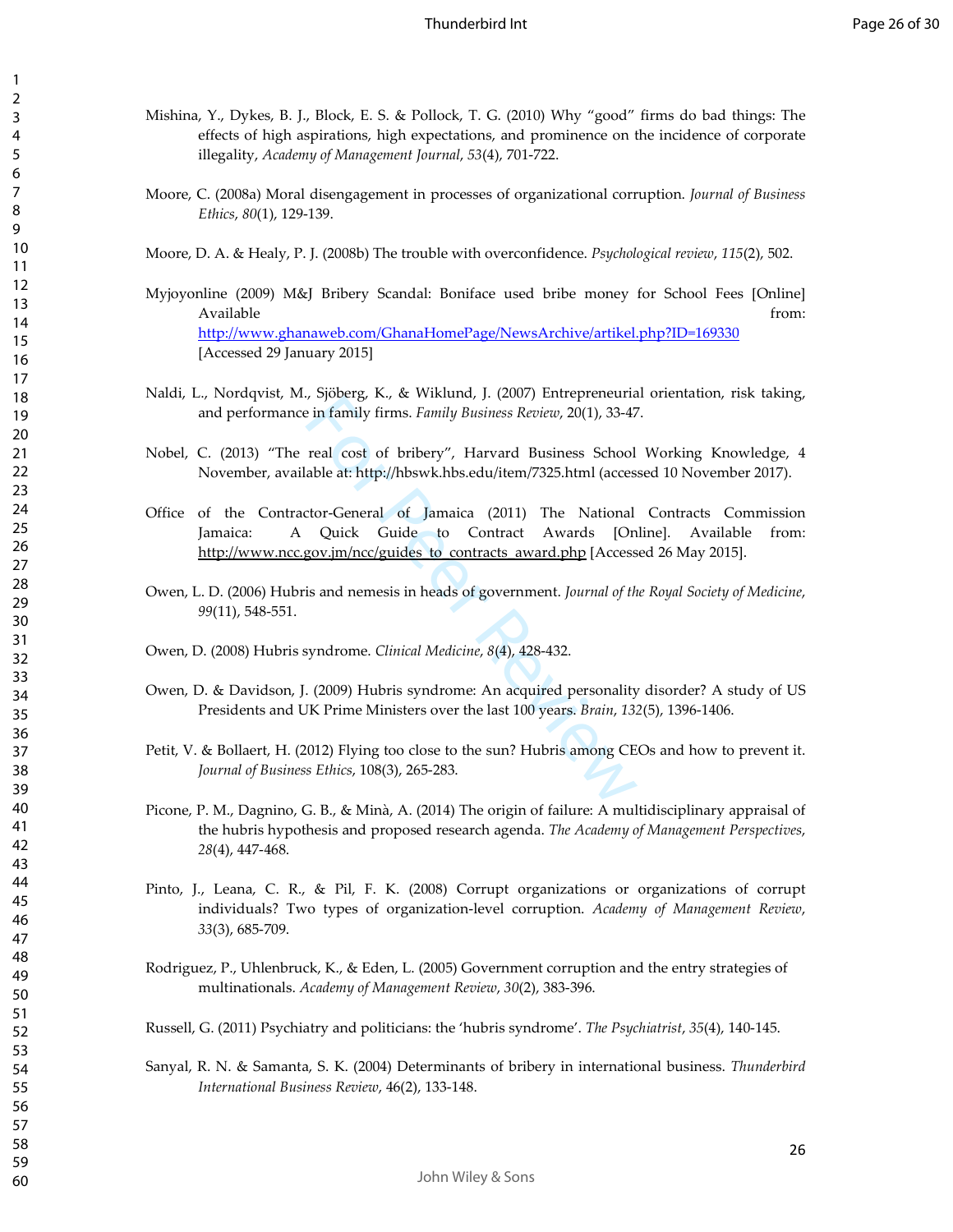| 1<br>2                                     |  |
|--------------------------------------------|--|
| 3                                          |  |
| 4                                          |  |
| 5<br>6                                     |  |
|                                            |  |
| 8                                          |  |
| 9<br>10                                    |  |
| 11                                         |  |
| $\overline{12}$<br>13                      |  |
| 4<br>1                                     |  |
| 15                                         |  |
| 16<br>1                                    |  |
| 1<br>8                                     |  |
| 19                                         |  |
| 20<br>$\overline{21}$                      |  |
| $^{22}$                                    |  |
| 23<br>$\frac{24}{3}$                       |  |
| 25                                         |  |
| 26                                         |  |
| 27<br>28                                   |  |
| 29                                         |  |
| 30                                         |  |
| $\overline{\textbf{3}}$<br>$\overline{32}$ |  |
| 33                                         |  |
| 34<br>$35^{\circ}$                         |  |
| 36                                         |  |
| $\frac{1}{2}$                              |  |
| RЯ<br>39                                   |  |
| 40                                         |  |
| 41<br>42                                   |  |
| 43                                         |  |
| 44                                         |  |
| 45<br>46                                   |  |
| 47                                         |  |
| 48                                         |  |
| 49<br>50                                   |  |
| 51                                         |  |
| 52<br>53                                   |  |
| 54                                         |  |
| 55                                         |  |
| 56<br>57                                   |  |
| 58                                         |  |
| 59                                         |  |

Sanyal, R. (2005) Determinants of bribery in international business: The cultural and economic factors. *Journal of Business Ethics*, 59(1-2), 139-145.

- Sanyal, R. (2012) Patterns in international bribery: Violations of the foreign corrupt practices act  *Thunderbird International Business Review* 54(3), 299–309.
- Schein, E. (2004) *Organizational culture and leadership.* 3ed. John Wiley & Sons. San Francisco
- Sherman, W.S. & Garland, G.E. (2007). Where to bury the survivors? Exploring possible ex post effects of resistance to change. *SAM Advanced Management Journal*, 72(1), 52-63.
- Shleifer, A. & Vishny, R.W. (1993) ''Corruption''. *Quarterly Journal of Economics*. 108, 599-617.
- Shleifer, A. & Vishny, R. (1998). The Grabbing Hand. Harvard University Press, Cambridge, MA
- bhnson directors made illegal payments to Sadar<br>
ine] Available from: http://www.gov.uk/<br>
eases-2011/mabey--johnson-directors-made-illegal-<br>
1-to-gain-contract.aspx [Accessed 12 May 2015]<br>
agrees civil recovery by SFO in M SFO (2011) Mabey & Johnson directors made illegal payments to Sadam Hussein's Iraq to gain contract. [Online] Available from: http://www..gov.uk/press-room/press-release archive/press-releases-2011/mabey--johnson-directors-made-illegal-payments-to-sadam hussein%27s-iraq-to-gain-contract.aspx [Accessed 12 May 2015]
- SFO (2012) Shareholder agrees civil recovery by SFO in Mabey & Johnson. [Online] Available from: http://www.sfo.gov.uk/press-room/latest-press-releases/press-releases-2012/shareholder agrees-civil-recovery-by-sfo-in-mabey--johnson.aspx [Accessed 12 May 2015]
- SFO (2015) Bribery & Corruption: Definitions. [Online] Available from: http://www.sfo.gov.uk/bribery--corruption/bribery--corruption.aspx [Accessed 2 May 2015]
- Smarzynska, B. K. & Wei, S. J. (2000) "Corruption and Composition of Foreign Direct Investment: Firm-Level Evidence," NBER Working Paper No. 7969 , Cambridge, Massachusetts: National Bureau of Economic Research.
- Smith, R. (2003) Audit committees combined code guidance. *London: Financial Reporting Council*.
- Southwark Crown Court (2009a) Regina-v-Mabey and Johnson Limited: Prosecution Opening Notes on Ghana and Jamaica, Crown Prosecution Service: London.
- Southwark Crown Court (2009b) Regina-v- Mabey and Johnson Limited: Prosecution Transcript of the Sentence Hearing 10am – 4.50pm on Ghana and Jamaica, Crown Prosecution Service: London.
- Southwark Crown Court (2011) Regina-v- Mabey and Johnson Limited: Prosecution Opening Notes on Iraq, Crown Prosecution Service: London.
- Steidlmeier, P. (1999). Gift giving, bribery and corruption: Ethical management of business relationships in China. *Journal of Business Ethics*, 20(2), 121-132.
- Statesman (2009) Five NDC Cabinet Members Linked to \$40M Bribery Case in UK. Ghana Web 17/08/2009 [Online] Available from: http://www.ghanaweb.com/GhanaHomePage/NewsArchive/artikel.php?ID=166986 [Accessed 29 January 2015]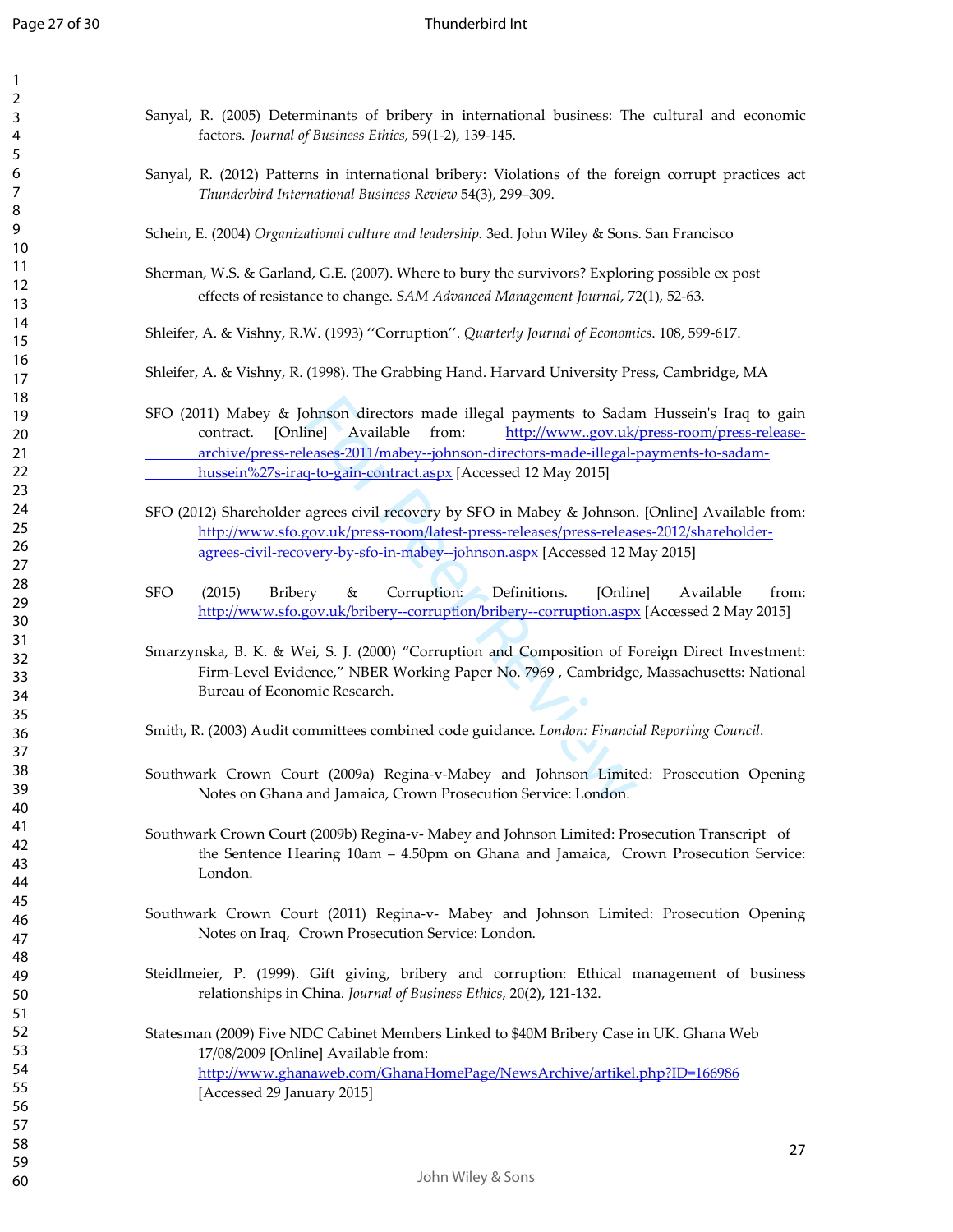- Straub, S. (2008) Opportunism, corruption and the multinational firm's mode of entry. *Journal of International Economics*, *74*(2), 245-263.
- The High Court of Justice Chancery Division (2007a) Mabey and Johnson Limited vs Jonathan Laszlo Danos, Barry Joyce, Deryck a Gibson Limited and Deryck Gibson. Claim No. HC06C04511, Crown Prosecution Service: London.
- The High Court of Justice Chancery Division (2007b) Mabey and Johnson Limited vs Jonathan Laszlo Danos, Barry Joyce, Deryck a Gibson Limited and Deryck Gibson. Defence and Part 20 Counterclaim of the First Defendant. Claim No. HC06C04511, Crown Prosecution Service: London.
- Thompson, A., Peteraf, M., Gamble, J., Strickland III, A.J. and Jain, A.K. (2013) *Crafting & Executing Strategy 19/e: The Quest for Competitive Advantage: Concepts and Cases*. McGraw-Hill Education.
- Thorne, S. (2016) Interpretive Description: Qualitative Research for Applied Practice (Vol. 2). Routledge: London.
- Trevino, L. K. (2004) Out of touch-The CEO's role in corporate misbehavior, *Brook Law Review*, *70* (4), 1195-1211.
- pretive Description: Qualitative Research for A<br>
on.<br>
t of touch-The CEO's role in corporate misbehavior<br>
www Do Multiple Boards Provide Operating A<br>
wernance Conference, Available at SSF<br>
<u>10.2139/ssrn.1706069</u> [Accessed Turnbull, S. (2011) How Do Multiple Boards Provide Operating Advantages? Finance and Corporate Governance Conference, Available at SSRN: Available from: http://dx.doi.org/10.2139/ssrn.1706069 [Accessed 10 June 2017]
- Vissak, T. (2010) Recommendations for using the case study method in international business research. The Qualitative Report, 15(2), 370-388.
- Wiggins, B.J. (2011) Confronting the dilemma of mixed methods. *Journal of Theoretical and Philosophical Psychology*, 31(1), 44-60.
- Williamson, O. (1984) The economics of governance: Framework and implications. *Journal of Institutional and Theoretical Economics*, 140 (1) 195-223.
- Wu, X. (2009) Determinants of bribery in Asian firms: Evidence from the world business environment survey. *Journal of Business Ethics*, 87(1), 75-88.
- Zeleni, V. (2016) Corruption, Foreign Direct Investment, and International Marketing in the Western Balkans, *Thunderbird International Business Review*, 58(3), 277–291.
- Zhou, J. Q. & Peng, M. W. (2012) Does bribery help or hurt firm growth around the world? *Asia Pacific Journal of Management*, *29*(4), 907-921.
- Yeoh, P. (2011) The UK Bribery Act 2010: contents and implications. *Journal of Financial Crime*, *19*(1), 37-53.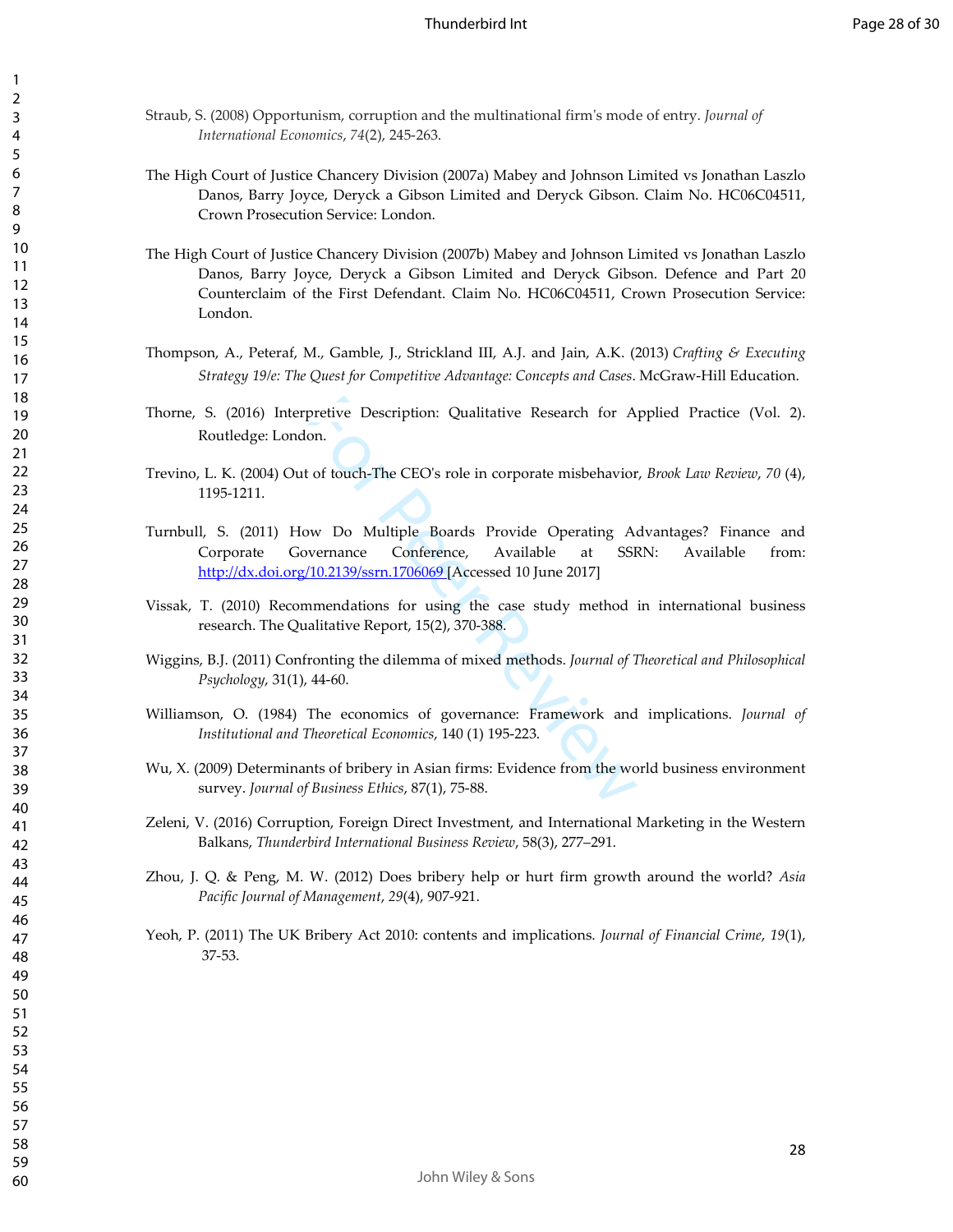$\mathbf{1}$ 

| 1<br>2                     |  |
|----------------------------|--|
| 3                          |  |
| 4<br>5                     |  |
| 6                          |  |
|                            |  |
| 8<br>9                     |  |
| 10                         |  |
| 11<br>$\overline{12}$      |  |
| 13                         |  |
| 4<br>1<br>1<br>5           |  |
| 16                         |  |
| 1                          |  |
| 18<br>19                   |  |
| 20                         |  |
| $\overline{21}$<br>$^{22}$ |  |
| 23                         |  |
| 24<br>25                   |  |
| 26                         |  |
| 27<br>28                   |  |
| 29                         |  |
| 30<br>31                   |  |
| 32                         |  |
| 33<br>34                   |  |
| 35                         |  |
| 36                         |  |
| 37<br>ξŔ                   |  |
| 39                         |  |
| 40<br>41                   |  |
| 42                         |  |
| 43<br>44                   |  |
| 45                         |  |
| 46<br>47                   |  |
| 48                         |  |
| 49                         |  |
| 50<br>51                   |  |
| 52                         |  |
| 53<br>54                   |  |
| 55                         |  |
| 56<br>57                   |  |
| 58                         |  |

59 60

| Context | Scope                           | <b>Cognitive aspects</b>                                                        | <b>Behavioural</b> aspects                                                                                                                                          |
|---------|---------------------------------|---------------------------------------------------------------------------------|---------------------------------------------------------------------------------------------------------------------------------------------------------------------|
| Power   |                                 | Has a grandiose sense of self                                                   | Grandiose communication style (use<br>of the royal "we"; use of superlatives;<br>expression of overarching ambition)                                                |
|         | Relation with<br>the self       | Overestimates his/her abilities,<br>power and likelihood of success             | Unjustifiably grandiose projects,<br>Poor decisions                                                                                                                 |
|         |                                 | Considers him/herself uniquely<br>and eternally qualified to run the<br>company | Entrenchment strategies<br>(accumulation of power; failure to<br>accept removal from position; tardy<br>resignation when circumstances<br>would seem to dictate it) |
|         | Relation with<br>others         | Considers him/herself above the<br>community of humans                          | Management by fear; violence or<br>intimidation; refusal of advice or<br>criticism                                                                                  |
|         | Relation with<br>the world      | Considers him/herself above the<br>law or the gods                              | Fraud, manipulation of rules and<br>laws, contempt towards authorities                                                                                              |
|         | Table 2: M&J Executives' tenure | Source: Petit and Bollaert (2012)                                               |                                                                                                                                                                     |
|         | <b>Director</b>                 | Length of service                                                               | Years in executive position                                                                                                                                         |
|         | Bevil Mabey                     | 1953-2007                                                                       | 54                                                                                                                                                                  |
|         | Richard Forsyth                 | 1992-2008                                                                       | 16                                                                                                                                                                  |

### **Table 2: M&J Executives' tenure**

| <b>Director</b> | Length of service | Years in executive position |
|-----------------|-------------------|-----------------------------|
| Bevil Mabey     | 1953-2007         | 54                          |
| Richard Forsyth | 1992-2008         | 16                          |
| Alan Daliday    | 1992-2008         | 16                          |
| David Mabey     | 1993-2008         | 15                          |
| Richard Glover  | 1995-2009         | 14                          |
| Miles Potter    | 1999-2008         | 9                           |

*Source:* Fame, 2015